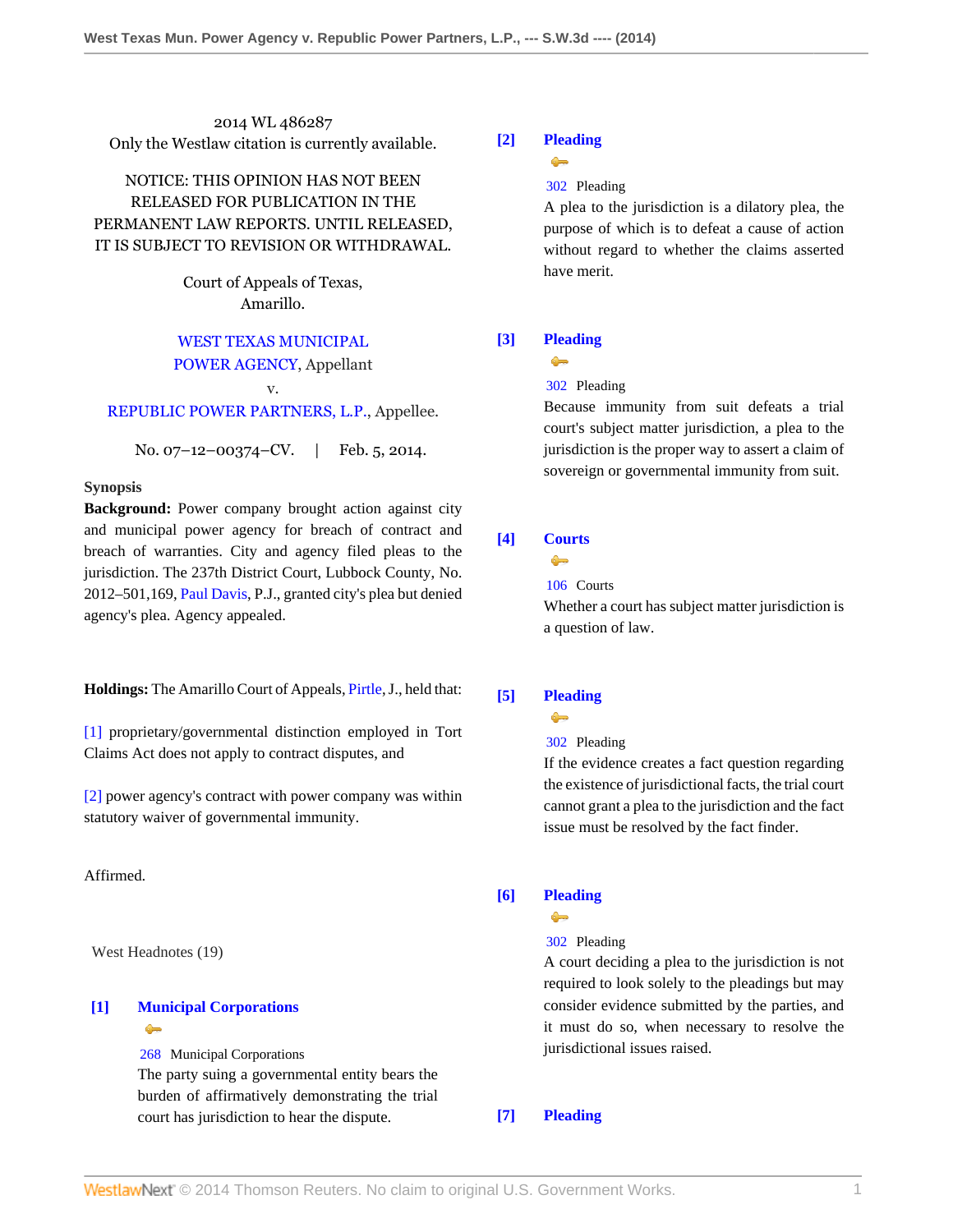# $\bullet$

# [302](http://www.westlaw.com/Browse/Home/KeyNumber/302/View.html?docGuid=I36bb01d7902211e3a659df62eba144e8&originationContext=document&vr=3.0&rs=cblt1.0&transitionType=DocumentItem&contextData=(sc.Search)) Pleading

If the relevant evidence is undisputed or fails to raise a fact question on the jurisdictional issue, the trial court rules on a plea to the jurisdiction as a matter of law.

## <span id="page-1-1"></span>**[\[8\]](#page-4-7) [Appeal and Error](http://www.westlaw.com/Browse/Home/KeyNumber/30/View.html?docGuid=I36bb01d7902211e3a659df62eba144e8&originationContext=document&vr=3.0&rs=cblt1.0&transitionType=DocumentItem&contextData=(sc.Search))**  $\rightarrow$

# [30](http://www.westlaw.com/Browse/Home/KeyNumber/30/View.html?docGuid=I36bb01d7902211e3a659df62eba144e8&originationContext=document&vr=3.0&rs=cblt1.0&transitionType=DocumentItem&contextData=(sc.Search)) Appeal and Error

Court of Appeals reviews a trial court's ruling on a plea to the jurisdiction under a de novo standard of review, exercising its own discretion and redetermining each legal issue without giving deference to the lower court's decision.

## <span id="page-1-2"></span>**[\[9\]](#page-4-8) [States](http://www.westlaw.com/Browse/Home/KeyNumber/360/View.html?docGuid=I36bb01d7902211e3a659df62eba144e8&originationContext=document&vr=3.0&rs=cblt1.0&transitionType=DocumentItem&contextData=(sc.Search))**

# $\rightarrow$

# [360](http://www.westlaw.com/Browse/Home/KeyNumber/360/View.html?docGuid=I36bb01d7902211e3a659df62eba144e8&originationContext=document&vr=3.0&rs=cblt1.0&transitionType=DocumentItem&contextData=(sc.Search)) States

Sovereign immunity protects the State as well as its agencies and officials from lawsuits for damages and from liability, and the common law doctrine of governmental immunity similarly protects political subdivisions of the State, including counties, cities and school districts.

#### <span id="page-1-3"></span>**[\[10\]](#page-4-9) [States](http://www.westlaw.com/Browse/Home/KeyNumber/360/View.html?docGuid=I36bb01d7902211e3a659df62eba144e8&originationContext=document&vr=3.0&rs=cblt1.0&transitionType=DocumentItem&contextData=(sc.Search))**

 $\bullet$ 

#### [360](http://www.westlaw.com/Browse/Home/KeyNumber/360/View.html?docGuid=I36bb01d7902211e3a659df62eba144e8&originationContext=document&vr=3.0&rs=cblt1.0&transitionType=DocumentItem&contextData=(sc.Search)) States

Under the doctrines of sovereign and governmental immunity, the State and its political subdivisions are protected from both lawsuits and liability unless (1) immunity does not apply to the claim or (2) immunity has been waived.

## <span id="page-1-4"></span>**[\[11\]](#page-4-10) [States](http://www.westlaw.com/Browse/Home/KeyNumber/360/View.html?docGuid=I36bb01d7902211e3a659df62eba144e8&originationContext=document&vr=3.0&rs=cblt1.0&transitionType=DocumentItem&contextData=(sc.Search))**

 $\sim$ 

#### [360](http://www.westlaw.com/Browse/Home/KeyNumber/360/View.html?docGuid=I36bb01d7902211e3a659df62eba144e8&originationContext=document&vr=3.0&rs=cblt1.0&transitionType=DocumentItem&contextData=(sc.Search)) States

In the context of a suit arising from a breach of contract, a governmental entity may necessarily waive immunity from liability by entering into the contract, thereby binding itself to the terms

of the agreement, but not waive immunity from suit.

# <span id="page-1-5"></span>**[\[12\]](#page-4-11) [States](http://www.westlaw.com/Browse/Home/KeyNumber/360/View.html?docGuid=I36bb01d7902211e3a659df62eba144e8&originationContext=document&vr=3.0&rs=cblt1.0&transitionType=DocumentItem&contextData=(sc.Search))**

# $\rightarrow$ [360](http://www.westlaw.com/Browse/Home/KeyNumber/360/View.html?docGuid=I36bb01d7902211e3a659df62eba144e8&originationContext=document&vr=3.0&rs=cblt1.0&transitionType=DocumentItem&contextData=(sc.Search)) States

Any ambiguity as to whether a statute waives sovereign or governmental immunity should be resolved in favor of retaining immunity. [V.T.C.A., Government Code § 311.034.](http://www.westlaw.com/Link/Document/FullText?findType=L&pubNum=1000176&cite=TXGTS311.034&originatingDoc=I36bb01d7902211e3a659df62eba144e8&refType=LQ&originationContext=document&vr=3.0&rs=cblt1.0&transitionType=DocumentItem&contextData=(sc.Search))

# <span id="page-1-0"></span>**[\[13\]](#page-5-0) [States](http://www.westlaw.com/Browse/Home/KeyNumber/360/View.html?docGuid=I36bb01d7902211e3a659df62eba144e8&originationContext=document&vr=3.0&rs=cblt1.0&transitionType=DocumentItem&contextData=(sc.Search))**

# $\rightarrow$

[360](http://www.westlaw.com/Browse/Home/KeyNumber/360/View.html?docGuid=I36bb01d7902211e3a659df62eba144e8&originationContext=document&vr=3.0&rs=cblt1.0&transitionType=DocumentItem&contextData=(sc.Search)) States

The proprietary/governmental distinction employed in the Texas Tort Claims Act does not apply to contract disputes. [V.T.C.A., Civil](http://www.westlaw.com/Link/Document/FullText?findType=L&pubNum=1000170&cite=TXCPS101.021&originatingDoc=I36bb01d7902211e3a659df62eba144e8&refType=LQ&originationContext=document&vr=3.0&rs=cblt1.0&transitionType=DocumentItem&contextData=(sc.Search)) [Practice & Remedies Code § 101.021 et seq.](http://www.westlaw.com/Link/Document/FullText?findType=L&pubNum=1000170&cite=TXCPS101.021&originatingDoc=I36bb01d7902211e3a659df62eba144e8&refType=LQ&originationContext=document&vr=3.0&rs=cblt1.0&transitionType=DocumentItem&contextData=(sc.Search))

## <span id="page-1-6"></span>**[\[14\]](#page-5-1) [Public Contracts](http://www.westlaw.com/Browse/Home/KeyNumber/316H/View.html?docGuid=I36bb01d7902211e3a659df62eba144e8&originationContext=document&vr=3.0&rs=cblt1.0&transitionType=DocumentItem&contextData=(sc.Search))**  $\bullet$

## [316H](http://www.westlaw.com/Browse/Home/KeyNumber/316H/View.html?docGuid=I36bb01d7902211e3a659df62eba144e8&originationContext=document&vr=3.0&rs=cblt1.0&transitionType=DocumentItem&contextData=(sc.Search)) Public Contracts

In the context of a breach-of-contract claim against a governmental entity, there is but one route to the courthouse and that route is through the statute providing for a waiver of governmental immunity from suit in the context of a breach of contract claim. [V.T.C.A., Local](http://www.westlaw.com/Link/Document/FullText?findType=L&pubNum=1000179&cite=TXLGS271.152&originatingDoc=I36bb01d7902211e3a659df62eba144e8&refType=LQ&originationContext=document&vr=3.0&rs=cblt1.0&transitionType=DocumentItem&contextData=(sc.Search)) [Government Code § 271.152.](http://www.westlaw.com/Link/Document/FullText?findType=L&pubNum=1000179&cite=TXLGS271.152&originatingDoc=I36bb01d7902211e3a659df62eba144e8&refType=LQ&originationContext=document&vr=3.0&rs=cblt1.0&transitionType=DocumentItem&contextData=(sc.Search))

# <span id="page-1-7"></span>**[\[15\]](#page-6-0) [Public Contracts](http://www.westlaw.com/Browse/Home/KeyNumber/316H/View.html?docGuid=I36bb01d7902211e3a659df62eba144e8&originationContext=document&vr=3.0&rs=cblt1.0&transitionType=DocumentItem&contextData=(sc.Search))**

# $\rightarrow$

# [316H](http://www.westlaw.com/Browse/Home/KeyNumber/316H/View.html?docGuid=I36bb01d7902211e3a659df62eba144e8&originationContext=document&vr=3.0&rs=cblt1.0&transitionType=DocumentItem&contextData=(sc.Search)) Public Contracts

Five elements must be met for a contract to be covered by the statute providing for a waiver of governmental immunity from suit in the context of a breach of contract claim: it must be (1) in writing, (2) state the essential terms, (3) provide for goods or services, (4) to the local governmental entity, and (5) be executed on behalf of the local governmental entity. [V.T.C.A., Local Government Code §](http://www.westlaw.com/Link/Document/FullText?findType=L&pubNum=1000179&cite=TXLGS271.151&originatingDoc=I36bb01d7902211e3a659df62eba144e8&refType=LQ&originationContext=document&vr=3.0&rs=cblt1.0&transitionType=DocumentItem&contextData=(sc.Search)) [271.151\(2\).](http://www.westlaw.com/Link/Document/FullText?findType=L&pubNum=1000179&cite=TXLGS271.151&originatingDoc=I36bb01d7902211e3a659df62eba144e8&refType=LQ&originationContext=document&vr=3.0&rs=cblt1.0&transitionType=DocumentItem&contextData=(sc.Search))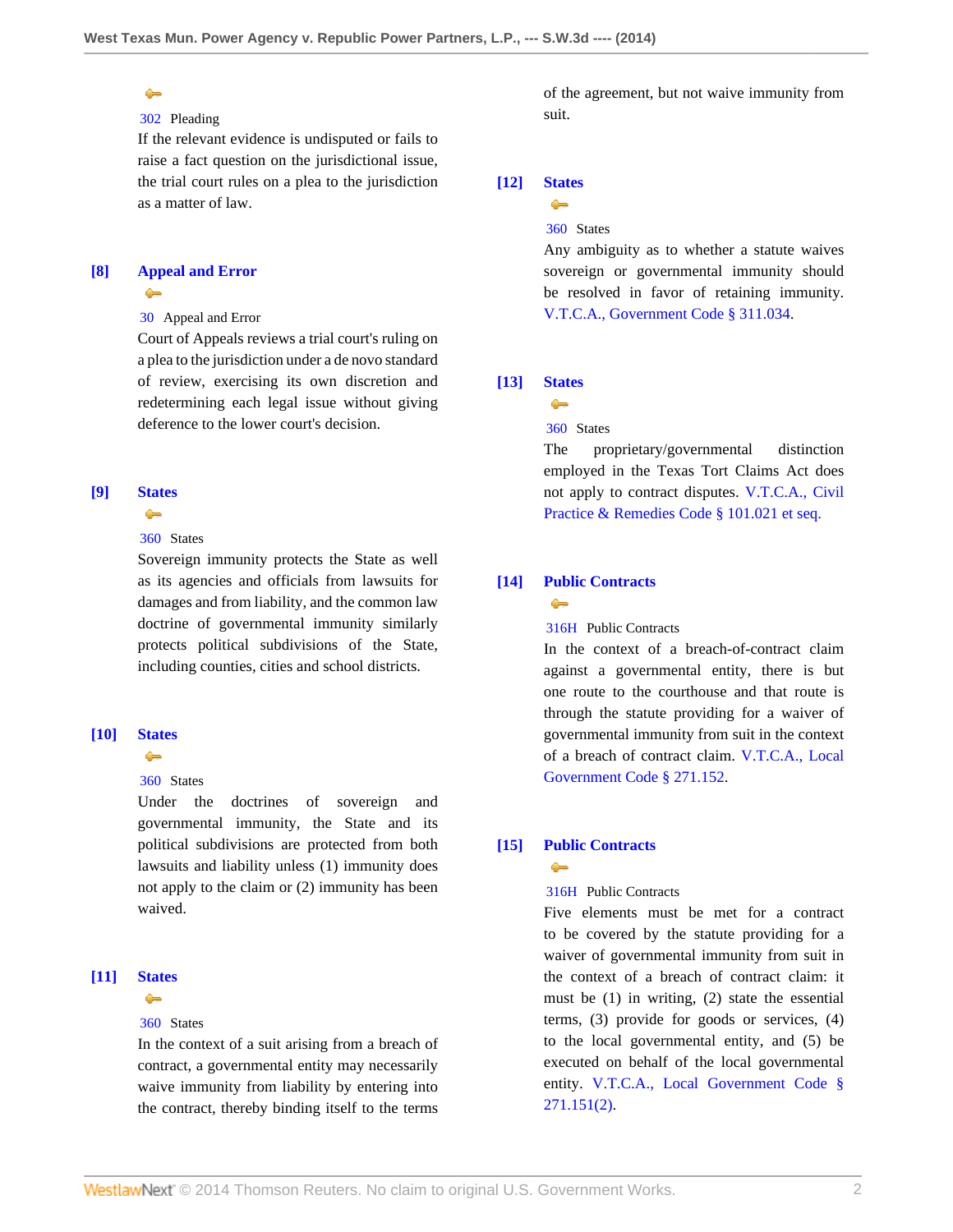## <span id="page-2-0"></span>**[\[16\]](#page-6-1) [Electricity](http://www.westlaw.com/Browse/Home/KeyNumber/145/View.html?docGuid=I36bb01d7902211e3a659df62eba144e8&originationContext=document&vr=3.0&rs=cblt1.0&transitionType=DocumentItem&contextData=(sc.Search))**

 $\rightarrow$ 

# [145](http://www.westlaw.com/Browse/Home/KeyNumber/145/View.html?docGuid=I36bb01d7902211e3a659df62eba144e8&originationContext=document&vr=3.0&rs=cblt1.0&transitionType=DocumentItem&contextData=(sc.Search)) Electricity

Municipal power agency's contract with power company to develop new sources of electricity for the agency was a contract for "goods or services" to a "local governmental entity," and thus was within the coverage of the statute providing for a waiver of governmental immunity from suit in the context of a breach of contract claim, even if the agency assigned its rights and duties under the contract to a local government corporation, where the contract required the power company to perform services such as obtaining necessary feasibility studies and securing private investment capital. [V.T.C.A., Local Government Code § 271.152](http://www.westlaw.com/Link/Document/FullText?findType=L&pubNum=1000179&cite=TXLGS271.152&originatingDoc=I36bb01d7902211e3a659df62eba144e8&refType=LQ&originationContext=document&vr=3.0&rs=cblt1.0&transitionType=DocumentItem&contextData=(sc.Search)).

## <span id="page-2-1"></span>**[\[17\]](#page-6-2) [Public Contracts](http://www.westlaw.com/Browse/Home/KeyNumber/316H/View.html?docGuid=I36bb01d7902211e3a659df62eba144e8&originationContext=document&vr=3.0&rs=cblt1.0&transitionType=DocumentItem&contextData=(sc.Search))**  $\rightarrow$

[316H](http://www.westlaw.com/Browse/Home/KeyNumber/316H/View.html?docGuid=I36bb01d7902211e3a659df62eba144e8&originationContext=document&vr=3.0&rs=cblt1.0&transitionType=DocumentItem&contextData=(sc.Search)) Public Contracts

Under the statute providing for a waiver of governmental immunity from suit in the context of a breach of contract claim, waiver of immunity is triggered by the mere act of entering into a contract for goods or services, and once immunity is waived, the assignment of any of the rights, privileges, duties, or obligations arising under the agreement does not revive that which had already been waived. [V.T.C.A., Local](http://www.westlaw.com/Link/Document/FullText?findType=L&pubNum=1000179&cite=TXLGS271.152&originatingDoc=I36bb01d7902211e3a659df62eba144e8&refType=LQ&originationContext=document&vr=3.0&rs=cblt1.0&transitionType=DocumentItem&contextData=(sc.Search)) [Government Code § 271.152.](http://www.westlaw.com/Link/Document/FullText?findType=L&pubNum=1000179&cite=TXLGS271.152&originatingDoc=I36bb01d7902211e3a659df62eba144e8&refType=LQ&originationContext=document&vr=3.0&rs=cblt1.0&transitionType=DocumentItem&contextData=(sc.Search))

# <span id="page-2-2"></span>**[\[18\]](#page-7-0) [Public Contracts](http://www.westlaw.com/Browse/Home/KeyNumber/316H/View.html?docGuid=I36bb01d7902211e3a659df62eba144e8&originationContext=document&vr=3.0&rs=cblt1.0&transitionType=DocumentItem&contextData=(sc.Search))**  $\triangle$

[316H](http://www.westlaw.com/Browse/Home/KeyNumber/316H/View.html?docGuid=I36bb01d7902211e3a659df62eba144e8&originationContext=document&vr=3.0&rs=cblt1.0&transitionType=DocumentItem&contextData=(sc.Search)) Public Contracts

While the statute providing for a waiver of governmental immunity from suit in the context of a claim of breach of a contract to provide "goods or services" to a "local governmental entity" does not specifically define "goods or services," that term is broad enough to encompass a wide array of activities, including generally any act performed for the benefit of another under some arrangement or agreement

whereby such act was to have been performed. [V.T.C.A., Local Government Code § 271.152](http://www.westlaw.com/Link/Document/FullText?findType=L&pubNum=1000179&cite=TXLGS271.152&originatingDoc=I36bb01d7902211e3a659df62eba144e8&refType=LQ&originationContext=document&vr=3.0&rs=cblt1.0&transitionType=DocumentItem&contextData=(sc.Search)).

# <span id="page-2-3"></span>**[\[19\]](#page-7-1) [Public Contracts](http://www.westlaw.com/Browse/Home/KeyNumber/316H/View.html?docGuid=I36bb01d7902211e3a659df62eba144e8&originationContext=document&vr=3.0&rs=cblt1.0&transitionType=DocumentItem&contextData=(sc.Search))**

#### $\rightarrow$

[316H](http://www.westlaw.com/Browse/Home/KeyNumber/316H/View.html?docGuid=I36bb01d7902211e3a659df62eba144e8&originationContext=document&vr=3.0&rs=cblt1.0&transitionType=DocumentItem&contextData=(sc.Search)) Public Contracts

Under the statute providing for a waiver of governmental immunity from suit in the context of a claim of breach of a contract to provide "goods or services" to a "local governmental entity," the goods or services provided to the governmental entity need not be the primary purpose of the contract, or even form the basis of the dispute. [V.T.C.A., Local Government Code](http://www.westlaw.com/Link/Document/FullText?findType=L&pubNum=1000179&cite=TXLGS271.152&originatingDoc=I36bb01d7902211e3a659df62eba144e8&refType=LQ&originationContext=document&vr=3.0&rs=cblt1.0&transitionType=DocumentItem&contextData=(sc.Search)) [§ 271.152.](http://www.westlaw.com/Link/Document/FullText?findType=L&pubNum=1000179&cite=TXLGS271.152&originatingDoc=I36bb01d7902211e3a659df62eba144e8&refType=LQ&originationContext=document&vr=3.0&rs=cblt1.0&transitionType=DocumentItem&contextData=(sc.Search))

On Appeal from the 237th District Court, Lubbock County, Texas, Trial Court No. 2012–501,169, [Paul Davis,](http://www.westlaw.com/Link/Document/FullText?findType=h&pubNum=176284&cite=0192973601&originatingDoc=I36bb01d7902211e3a659df62eba144e8&refType=RQ&originationContext=document&vr=3.0&rs=cblt1.0&transitionType=DocumentItem&contextData=(sc.Search)) Presiding.

### **Attorneys and Law Firms**

[Robert L. Duncan](http://www.westlaw.com/Link/Document/FullText?findType=h&pubNum=176284&cite=0198700101&originatingDoc=I36bb01d7902211e3a659df62eba144e8&refType=RQ&originationContext=document&vr=3.0&rs=cblt1.0&transitionType=DocumentItem&contextData=(sc.Search)), [R. Gaines Griffin,](http://www.westlaw.com/Link/Document/FullText?findType=h&pubNum=176284&cite=0128522401&originatingDoc=I36bb01d7902211e3a659df62eba144e8&refType=RQ&originationContext=document&vr=3.0&rs=cblt1.0&transitionType=DocumentItem&contextData=(sc.Search)) John W. Davidson, for West Texas Municipal Power Agency.

[Ryan D. Clinton,](http://www.westlaw.com/Link/Document/FullText?findType=h&pubNum=176284&cite=0337945601&originatingDoc=I36bb01d7902211e3a659df62eba144e8&refType=RQ&originationContext=document&vr=3.0&rs=cblt1.0&transitionType=DocumentItem&contextData=(sc.Search)) [Harvey G. Joseph](http://www.westlaw.com/Link/Document/FullText?findType=h&pubNum=176284&cite=0211972701&originatingDoc=I36bb01d7902211e3a659df62eba144e8&refType=RQ&originationContext=document&vr=3.0&rs=cblt1.0&transitionType=DocumentItem&contextData=(sc.Search)), [John L. Hubble](http://www.westlaw.com/Link/Document/FullText?findType=h&pubNum=176284&cite=0278213301&originatingDoc=I36bb01d7902211e3a659df62eba144e8&refType=RQ&originationContext=document&vr=3.0&rs=cblt1.0&transitionType=DocumentItem&contextData=(sc.Search)), [Deborah](http://www.westlaw.com/Link/Document/FullText?findType=h&pubNum=176284&cite=0286476401&originatingDoc=I36bb01d7902211e3a659df62eba144e8&refType=RQ&originationContext=document&vr=3.0&rs=cblt1.0&transitionType=DocumentItem&contextData=(sc.Search)) [G. Hankinson](http://www.westlaw.com/Link/Document/FullText?findType=h&pubNum=176284&cite=0286476401&originatingDoc=I36bb01d7902211e3a659df62eba144e8&refType=RQ&originationContext=document&vr=3.0&rs=cblt1.0&transitionType=DocumentItem&contextData=(sc.Search)), [Rick Thompson,](http://www.westlaw.com/Link/Document/FullText?findType=h&pubNum=176284&cite=0185627801&originatingDoc=I36bb01d7902211e3a659df62eba144e8&refType=RQ&originationContext=document&vr=3.0&rs=cblt1.0&transitionType=DocumentItem&contextData=(sc.Search)) for Republic Power Partners.

Before [CAMPBELL](http://www.westlaw.com/Link/Document/FullText?findType=h&pubNum=176284&cite=0168906801&originatingDoc=I36bb01d7902211e3a659df62eba144e8&refType=RQ&originationContext=document&vr=3.0&rs=cblt1.0&transitionType=DocumentItem&contextData=(sc.Search)) and [HANCOCK](http://www.westlaw.com/Link/Document/FullText?findType=h&pubNum=176284&cite=0168707201&originatingDoc=I36bb01d7902211e3a659df62eba144e8&refType=RQ&originationContext=document&vr=3.0&rs=cblt1.0&transitionType=DocumentItem&contextData=(sc.Search)) and [PIRTLE](http://www.westlaw.com/Link/Document/FullText?findType=h&pubNum=176284&cite=0232507401&originatingDoc=I36bb01d7902211e3a659df62eba144e8&refType=RQ&originationContext=document&vr=3.0&rs=cblt1.0&transitionType=DocumentItem&contextData=(sc.Search)), JJ.

**Opinion**

#### **OPINION**

## [PATRICK A. PIRTLE](http://www.westlaw.com/Link/Document/FullText?findType=h&pubNum=176284&cite=0232507401&originatingDoc=I36bb01d7902211e3a659df62eba144e8&refType=RQ&originationContext=document&vr=3.0&rs=cblt1.0&transitionType=DocumentItem&contextData=(sc.Search)), Justice.

**\*1** This is an accelerated appeal wherein Appellant, West Texas Municipal Power Agency (WTMPA), challenges the trial court's interlocutory order denying its plea to the jurisdiction in a suit filed by Appellee, Republic Power Partners, L.P., for breach of contract and breach of warranties. WTMPA contends the trial court erred in denying its plea to the jurisdiction because it is an entity entitled to governmental immunity under the facts of this case. Presenting two issues countering Republic Partner's position that immunity does not apply or was statutorily waived, WTMPA contends (1) the proprietary/governmental distinction employed in the Texas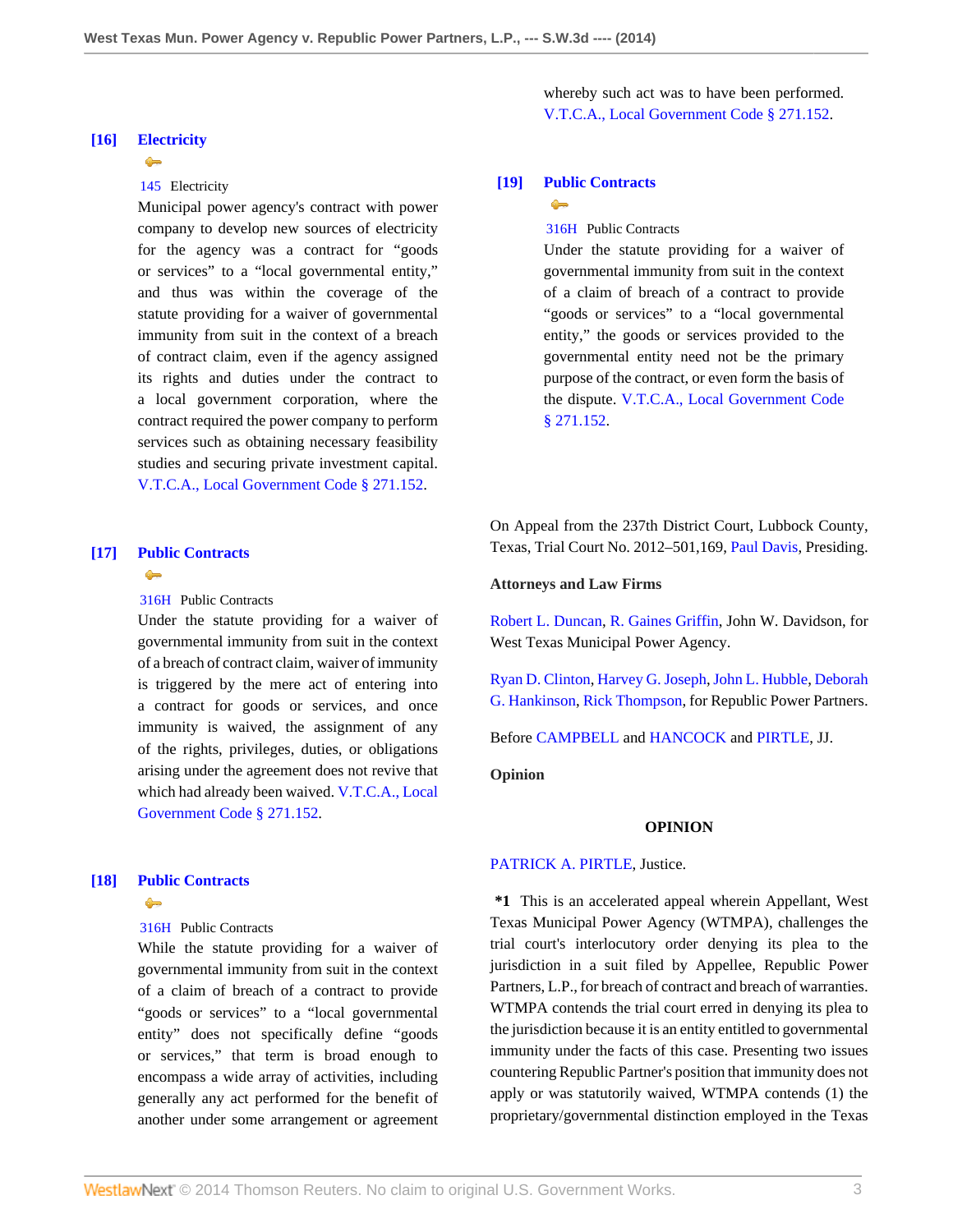Tort Claims Act, and (2) the waiver of immunity provisions of chapter 271 of the Texas Local Government Code do not operate as to deny WTMPA the protections of governmental immunity. For the reasons to follow, we affirm.

# **BACKGROUND**

In 1983 the cities of Brownfield, Floydada, Lubbock and Tulia formed WTMPA for the purpose of obtaining a reliable and adequate source of electric energy for its citizens.<sup>[1](#page-7-2)</sup> WTMPA is a municipal power agency created pursuant to subchapter C of chapter 163 of the Texas Utilities Code. *See* [TEX. UTIL.CODE ANN. § 163.054\(a\)](http://www.westlaw.com/Link/Document/FullText?findType=L&pubNum=1015461&cite=TXUTS163.054&originatingDoc=I36bb01d7902211e3a659df62eba144e8&refType=LQ&originationContext=document&vr=3.0&rs=cblt1.0&transitionType=DocumentItem&contextData=(sc.Search)) (West 2007). A municipal power agency created pursuant to this subchapter is a separate municipal corporation, a political subdivision of this State, and a political entity and corporate body distinct from the public entities creating it. *See id.* at § 163 .054(c). A municipal power agency is expressly authorized to enter into contracts necessary to the full exercise of its powers, which includes the authority to enter into a contract, lease or agreement for the generation, transmission, sale or exchange of electric energy. *See id.* at § 163.060.

WTMPA currently obtains the electric energy it resells to its member cities from Southwestern Public Service (SPS). Under the *Power Purchase Agreement* with SPS, WTMPA is required to purchase all of its electric energy from SPS through May 2019. In 2007, WTMPA was notified by SPS that the existing *Power Purchase Agreement* would not be renewed. At that time, WTMPA began contemplating how it was going to supply electric energy to its member cities after expiration of the existing *Power Purchase Agreement.* WTMPA ultimately negotiated and executed a *Development Agreement* with Republic Power, a private business entity, for the purpose of forming a partnership to develop, finance and operate future electric energy generation and transmission facilities. [2](#page-7-3)

<span id="page-3-2"></span><span id="page-3-1"></span>Under the *Development Agreement,* Republic Power was responsible for managing the development process which included the identification and evaluation of new sources of electric energy.<sup>[3](#page-7-4)</sup> The agreement obligated Republic Power to secure adequate private investment capital to complete the necessary feasibility studies and to implement the findings and recommendations of those studies. The *Development Agreement* further required WTMPA to form a local government corporation to own and operate any electric energy generation or transmission facility to be built and to issue bonds to finance their construction.

**\*2** The *Development Agreement* was executed August 1, 2008, and on September 25, 2008, WTMPA's Board of Directors unanimously approved High Plains Diversified Energy Corporation as the local government corporation designated to own and operate the electric energy generation and transmission facilities contemplated by the agreement. Thereafter, one addendum dated July 23, 2009, and two amendments dated October 9, 2009, and May 18, 2011, were added to the *Development Agreement.* Initially, per the *Development Agreement,* the "Project Owner" was WTMPA, but those rights and obligations were assigned to High Plains.

<span id="page-3-0"></span>Over the next three years, Republic Power raised millions in capital and expended considerable sums completing feasibility studies and arranging for financing of the project. The *Development Agreement* provided for issuance of first mortgage revenue bonds by the local government corporation, ultimately High Plains, for the purpose of obtaining the balance of the funds necessary to complete the project. In furtherance of that financing obligation, a bond validation hearing was ultimately scheduled in a Lubbock County district court to approve issuance of the revenue bonds.

Prior to that hearing, at a regularly scheduled meeting of the board of High Plains, a dispute arose as to the allocation of any surplus revenue generated by the project. Due to its greater usage of the electric energy to be generated, the City of Lubbock believed it should receive a greater percentage of any surplus revenue. The Board of Directors disagreed and ultimately, at the bond validation hearing, the City of Lubbock objected to issuance of the revenue bonds by arguing High Plains was not a valid local government corporation and WTMPA did not have the authority to create it. The district court agreed with the City of Lubbock and dismissed the bond validation proceeding with prejudice. As a result, no revenue bonds were ever issued.

After the bond validation suit failed, Republic Power filed the underlying suit against the City of Lubbock and WTMPA alleging breach of the *Development Agreement.* Initially, Republic Power alleged that WTMPA breached the agreement but sought to hold the City of Lubbock liable under a joint enterprise theory. Both defendants filed pleas to the jurisdiction asserting immunity from suit. Republic Power then amended its petition to allege the City of Lubbock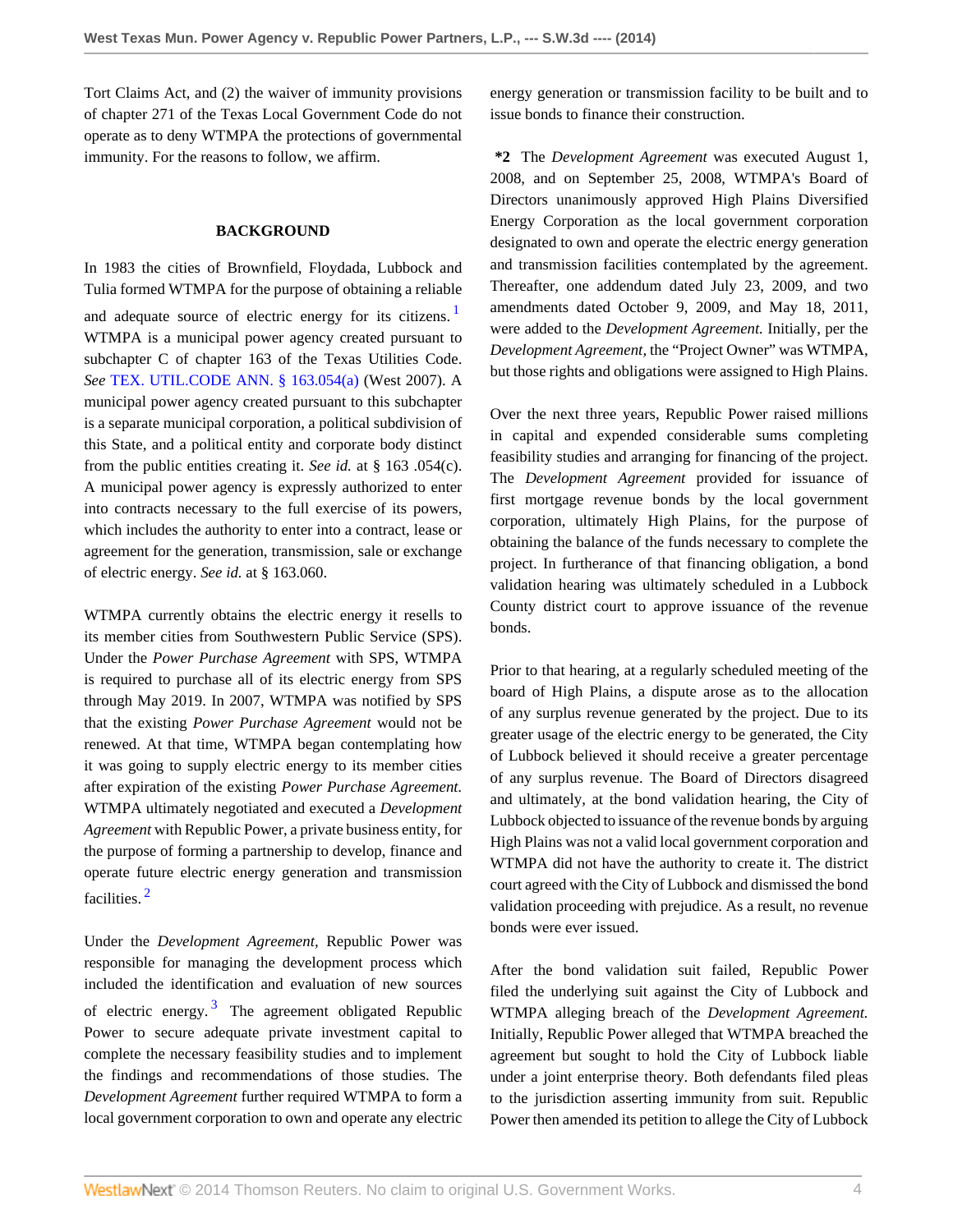directly breached the *Development Agreement.* In response, the City of Lubbock filed an amended plea to the jurisdiction. Following a hearing, the trial court granted the City of Lubbock's amended plea but denied WTMPA's plea. This appeal followed.<sup>[4](#page-8-0)</sup>

# <span id="page-4-12"></span><span id="page-4-2"></span><span id="page-4-1"></span>**STANDARD OF REVIEW— PLEA TO THE JURISDICTION**

<span id="page-4-0"></span>**[\[1\]](#page-0-0) [\[2\]](#page-0-1) [\[3](#page-0-2)]** The party suing a governmental entity bears the burden of affirmatively demonstrating the trial court has jurisdiction to hear the dispute. *[Tex. Dep't. of Criminal Justice](http://www.westlaw.com/Link/Document/FullText?findType=Y&serNum=2001522898&pubNum=4644&originationContext=document&vr=3.0&rs=cblt1.0&transitionType=DocumentItem&contextData=(sc.Search)#co_pp_sp_4644_587) v. Miller,* [51 S.W.3d 583, 587 \(Tex.2001\).](http://www.westlaw.com/Link/Document/FullText?findType=Y&serNum=2001522898&pubNum=4644&originationContext=document&vr=3.0&rs=cblt1.0&transitionType=DocumentItem&contextData=(sc.Search)#co_pp_sp_4644_587) A plea to the jurisdiction is a dilatory plea, the purpose of which is to defeat a cause of action without regard to whether the claims asserted have merit. *[Bland Independent School Dist. v. Blue,](http://www.westlaw.com/Link/Document/FullText?findType=Y&serNum=2000633986&pubNum=4644&originationContext=document&vr=3.0&rs=cblt1.0&transitionType=DocumentItem&contextData=(sc.Search)#co_pp_sp_4644_554)* [34 S.W.3d 547, 554 \(Tex.2000\).](http://www.westlaw.com/Link/Document/FullText?findType=Y&serNum=2000633986&pubNum=4644&originationContext=document&vr=3.0&rs=cblt1.0&transitionType=DocumentItem&contextData=(sc.Search)#co_pp_sp_4644_554) In the context of a claim of sovereign or governmental immunity, the proponent of a plea to the jurisdiction contends the trial court lacks subject matter jurisdiction over the claim because it is protected by immunity from suit which has not been legislatively waived. Because immunity from suit defeats a trial court's subject matter jurisdiction, *[Tex. Dep't. of Transp. v. Jones,](http://www.westlaw.com/Link/Document/FullText?findType=Y&serNum=1999265124&pubNum=4644&originationContext=document&vr=3.0&rs=cblt1.0&transitionType=DocumentItem&contextData=(sc.Search)#co_pp_sp_4644_638)* 8 S.W.3d [636, 638 \(Tex.1999\),](http://www.westlaw.com/Link/Document/FullText?findType=Y&serNum=1999265124&pubNum=4644&originationContext=document&vr=3.0&rs=cblt1.0&transitionType=DocumentItem&contextData=(sc.Search)#co_pp_sp_4644_638) a plea to the jurisdiction is the proper way to assert a claim of sovereign or governmental immunity from suit. *Bland,* [34 S.W.3d at 555](http://www.westlaw.com/Link/Document/FullText?findType=Y&serNum=2000633986&pubNum=4644&originationContext=document&vr=3.0&rs=cblt1.0&transitionType=DocumentItem&contextData=(sc.Search)#co_pp_sp_4644_555).

<span id="page-4-4"></span><span id="page-4-3"></span>matter jurisdiction is a question of law. *[Tex. Natural Res.](http://www.westlaw.com/Link/Document/FullText?findType=Y&serNum=2002237903&pubNum=4644&originationContext=document&vr=3.0&rs=cblt1.0&transitionType=DocumentItem&contextData=(sc.Search)#co_pp_sp_4644_855) [Conservation Comm'n v. IT–Davy,](http://www.westlaw.com/Link/Document/FullText?findType=Y&serNum=2002237903&pubNum=4644&originationContext=document&vr=3.0&rs=cblt1.0&transitionType=DocumentItem&contextData=(sc.Search)#co_pp_sp_4644_855)* 74 S.W.3d 849, 855 [\(Tex.2002\).](http://www.westlaw.com/Link/Document/FullText?findType=Y&serNum=2002237903&pubNum=4644&originationContext=document&vr=3.0&rs=cblt1.0&transitionType=DocumentItem&contextData=(sc.Search)#co_pp_sp_4644_855) Therefore, if the evidence creates a fact question regarding the existence of jurisdictional facts, the trial court cannot grant the plea to the jurisdiction and the fact issue must be resolved by the fact finder. *[Tex. Dep't of Parks &](http://www.westlaw.com/Link/Document/FullText?findType=Y&serNum=2004293997&pubNum=4644&originationContext=document&vr=3.0&rs=cblt1.0&transitionType=DocumentItem&contextData=(sc.Search)#co_pp_sp_4644_227) Wildlife v. Miranda,* [133 S.W.3d 217, 227–28 \(Tex.2004\).](http://www.westlaw.com/Link/Document/FullText?findType=Y&serNum=2004293997&pubNum=4644&originationContext=document&vr=3.0&rs=cblt1.0&transitionType=DocumentItem&contextData=(sc.Search)#co_pp_sp_4644_227) A court deciding a plea to the jurisdiction is not required to look solely to the pleadings but may consider evidence submitted by the parties, and it must do so, when necessary to resolve the jurisdictional issues raised. *Bland,* [34 S.W.3d at 555](http://www.westlaw.com/Link/Document/FullText?findType=Y&serNum=2000633986&pubNum=4644&originationContext=document&vr=3.0&rs=cblt1.0&transitionType=DocumentItem&contextData=(sc.Search)#co_pp_sp_4644_555). If the relevant evidence is undisputed or fails to raise a fact question on the jurisdictional issue, the trial court rules on the plea to the jurisdiction as a matter of law. *Miranda,* [133 S.W.3d at](http://www.westlaw.com/Link/Document/FullText?findType=Y&serNum=2004293997&pubNum=4644&originationContext=document&vr=3.0&rs=cblt1.0&transitionType=DocumentItem&contextData=(sc.Search)#co_pp_sp_4644_228) [228](http://www.westlaw.com/Link/Document/FullText?findType=Y&serNum=2004293997&pubNum=4644&originationContext=document&vr=3.0&rs=cblt1.0&transitionType=DocumentItem&contextData=(sc.Search)#co_pp_sp_4644_228). Accordingly, we review a trial court's ruling on a plea to the jurisdiction under a *de novo* standard of review. *Tex. D.O.T. & [Edinburg v. A.P.I. Pipe & Supply, LLC,](http://www.westlaw.com/Link/Document/FullText?findType=Y&serNum=2030308827&pubNum=4644&originationContext=document&vr=3.0&rs=cblt1.0&transitionType=DocumentItem&contextData=(sc.Search)#co_pp_sp_4644_166)* 397 S.W.3d [162, 166 \(Tex.2012\);](http://www.westlaw.com/Link/Document/FullText?findType=Y&serNum=2030308827&pubNum=4644&originationContext=document&vr=3.0&rs=cblt1.0&transitionType=DocumentItem&contextData=(sc.Search)#co_pp_sp_4644_166) *Miranda,* [133 S.W.3d at 226.](http://www.westlaw.com/Link/Document/FullText?findType=Y&serNum=2004293997&pubNum=4644&originationContext=document&vr=3.0&rs=cblt1.0&transitionType=DocumentItem&contextData=(sc.Search)#co_pp_sp_4644_226) In doing so, we exercise our own discretion and redetermine each legal issue, without giving deference to the lower court's decision. *See Quick v. City of Austin,* [7 S.W.3d 109, 116 \(Tex.1999\)](http://www.westlaw.com/Link/Document/FullText?findType=Y&serNum=2000031535&pubNum=4644&originationContext=document&vr=3.0&rs=cblt1.0&transitionType=DocumentItem&contextData=(sc.Search)#co_pp_sp_4644_116) (op. on reh'g).

## <span id="page-4-9"></span><span id="page-4-8"></span>**SOVEREIGN/GOVERNMENTAL IMMUNITY**

**[\[9\]](#page-1-2) [\[10\]](#page-1-3)** Sovereign immunity protects the State, as well as its agencies and officials from lawsuits for damages and from liability. *[Ben Bolt–Palito Blanco Consol. Indep. Sch. Dist.](http://www.westlaw.com/Link/Document/FullText?findType=Y&serNum=2011082299&pubNum=4644&originationContext=document&vr=3.0&rs=cblt1.0&transitionType=DocumentItem&contextData=(sc.Search)#co_pp_sp_4644_323) [v. Texas Political Subdivs. Prop./Cas. Joint Self–Ins. Fund,](http://www.westlaw.com/Link/Document/FullText?findType=Y&serNum=2011082299&pubNum=4644&originationContext=document&vr=3.0&rs=cblt1.0&transitionType=DocumentItem&contextData=(sc.Search)#co_pp_sp_4644_323)* [212 S.W.3d 320, 323–24 \(Tex.2006\)](http://www.westlaw.com/Link/Document/FullText?findType=Y&serNum=2011082299&pubNum=4644&originationContext=document&vr=3.0&rs=cblt1.0&transitionType=DocumentItem&contextData=(sc.Search)#co_pp_sp_4644_323); *[Reata Constr. Corp. v.](http://www.westlaw.com/Link/Document/FullText?findType=Y&serNum=2009471334&pubNum=4644&originationContext=document&vr=3.0&rs=cblt1.0&transitionType=DocumentItem&contextData=(sc.Search)#co_pp_sp_4644_374) City of Dallas,* [197 S.W.3d 371, 374 \(Tex.2006\).](http://www.westlaw.com/Link/Document/FullText?findType=Y&serNum=2009471334&pubNum=4644&originationContext=document&vr=3.0&rs=cblt1.0&transitionType=DocumentItem&contextData=(sc.Search)#co_pp_sp_4644_374) Similarly, the common law doctrine of governmental immunity protects political subdivisions of the State, including counties, cities and school districts. *Ben Bolt,* [212 S.W.3d at 324](http://www.westlaw.com/Link/Document/FullText?findType=Y&serNum=2011082299&pubNum=4644&originationContext=document&vr=3.0&rs=cblt1.0&transitionType=DocumentItem&contextData=(sc.Search)#co_pp_sp_4644_324). Under the doctrines of sovereign and governmental immunity, it has long been recognized that there are two separate components to immunity: (1) immunity from liability, which bars enforcement of a judgment against a governmental entity, and (2) immunity from suit, which bars suit against the governmental entity altogether. *[Tooke v. City of Mexia,](http://www.westlaw.com/Link/Document/FullText?findType=Y&serNum=2009471357&pubNum=4644&originationContext=document&vr=3.0&rs=cblt1.0&transitionType=DocumentItem&contextData=(sc.Search)#co_pp_sp_4644_332)* [197 S.W.3d 325, 332 \(Tex.2006\).](http://www.westlaw.com/Link/Document/FullText?findType=Y&serNum=2009471357&pubNum=4644&originationContext=document&vr=3.0&rs=cblt1.0&transitionType=DocumentItem&contextData=(sc.Search)#co_pp_sp_4644_332) Accordingly, the State and its political subdivisions are protected from both lawsuits and liability unless (1) immunity does not apply to the claim or (2) immunity has been waived. *IT–Davy,* [74 S.W.3d at 853](http://www.westlaw.com/Link/Document/FullText?findType=Y&serNum=2002237903&pubNum=4644&originationContext=document&vr=3.0&rs=cblt1.0&transitionType=DocumentItem&contextData=(sc.Search)#co_pp_sp_4644_853).

<span id="page-4-7"></span><span id="page-4-6"></span><span id="page-4-5"></span>**\*3** [\[4](#page-0-3)] **[\[5\]](#page-0-4)** [\[6\]](#page-0-5) [\[7\]](#page-0-6) [\[8\]](#page-1-1) Whether a court has subjectly pose of immunity, which is to "shield the public from **[\[11\]](#page-1-4)** These components of immunity have come to be applied in a variety of circumstances to promote the pragmatic the costs and consequences of improvident actions of their governments." *Tooke,* [197 S.W.3d at 332.](http://www.westlaw.com/Link/Document/FullText?findType=Y&serNum=2009471357&pubNum=4644&originationContext=document&vr=3.0&rs=cblt1.0&transitionType=DocumentItem&contextData=(sc.Search)#co_pp_sp_4644_332) Therefore, in the context of a suit arising from a breach of contract, a governmental entity may necessarily waive immunity from liability by entering into the contract, thereby binding itself to the terms of the agreement, but not waive immunity from suit. *Id. See [Federal Sign v. Texas S. Univ.,](http://www.westlaw.com/Link/Document/FullText?findType=Y&serNum=1997131018&pubNum=713&originationContext=document&vr=3.0&rs=cblt1.0&transitionType=DocumentItem&contextData=(sc.Search)#co_pp_sp_713_405)* 951 S.W.2d 401, [405–06 \(Tex.1997\)](http://www.westlaw.com/Link/Document/FullText?findType=Y&serNum=1997131018&pubNum=713&originationContext=document&vr=3.0&rs=cblt1.0&transitionType=DocumentItem&contextData=(sc.Search)#co_pp_sp_713_405).

> <span id="page-4-11"></span><span id="page-4-10"></span>**\*4 [\[12\]](#page-1-5)** Immunity may, however, be waived and the Legislature has the exclusive authority to do so by statute. To ensure that this legislative control is not lightly disturbed, statutes waiving immunity are strictly construed as not waiving immunity unless that waiver is effected by "clear and unambiguous" language. *See* [TEX. GOV'T CODE ANN.](http://www.westlaw.com/Link/Document/FullText?findType=L&pubNum=1000176&cite=TXGTS311.034&originatingDoc=I36bb01d7902211e3a659df62eba144e8&refType=LQ&originationContext=document&vr=3.0&rs=cblt1.0&transitionType=DocumentItem&contextData=(sc.Search)) [§ 311.034 \(West 2013\).](http://www.westlaw.com/Link/Document/FullText?findType=L&pubNum=1000176&cite=TXGTS311.034&originatingDoc=I36bb01d7902211e3a659df62eba144e8&refType=LQ&originationContext=document&vr=3.0&rs=cblt1.0&transitionType=DocumentItem&contextData=(sc.Search)) *See also [Oncor Elec. Delivery Co.](http://www.westlaw.com/Link/Document/FullText?findType=Y&serNum=2027960004&pubNum=4644&originationContext=document&vr=3.0&rs=cblt1.0&transitionType=DocumentItem&contextData=(sc.Search)#co_pp_sp_4644_849) [LLC v. Dallas Area Rapid Transit,](http://www.westlaw.com/Link/Document/FullText?findType=Y&serNum=2027960004&pubNum=4644&originationContext=document&vr=3.0&rs=cblt1.0&transitionType=DocumentItem&contextData=(sc.Search)#co_pp_sp_4644_849)* 369 S.W.3d 845, 849 [\(Tex.2012\);](http://www.westlaw.com/Link/Document/FullText?findType=Y&serNum=2027960004&pubNum=4644&originationContext=document&vr=3.0&rs=cblt1.0&transitionType=DocumentItem&contextData=(sc.Search)#co_pp_sp_4644_849) *Tooke,* [197 S.W.3d at 332–33](http://www.westlaw.com/Link/Document/FullText?findType=Y&serNum=2009471357&pubNum=4644&originationContext=document&vr=3.0&rs=cblt1.0&transitionType=DocumentItem&contextData=(sc.Search)#co_pp_sp_4644_332). Any ambiguity should be resolved in favor of retaining immunity. *[Wichita](http://www.westlaw.com/Link/Document/FullText?findType=Y&serNum=2003197838&pubNum=4644&originationContext=document&vr=3.0&rs=cblt1.0&transitionType=DocumentItem&contextData=(sc.Search)#co_pp_sp_4644_697) Falls State Hosp. v. Taylor,* [106 S.W.3d 692, 697 \(Tex.2003\).](http://www.westlaw.com/Link/Document/FullText?findType=Y&serNum=2003197838&pubNum=4644&originationContext=document&vr=3.0&rs=cblt1.0&transitionType=DocumentItem&contextData=(sc.Search)#co_pp_sp_4644_697)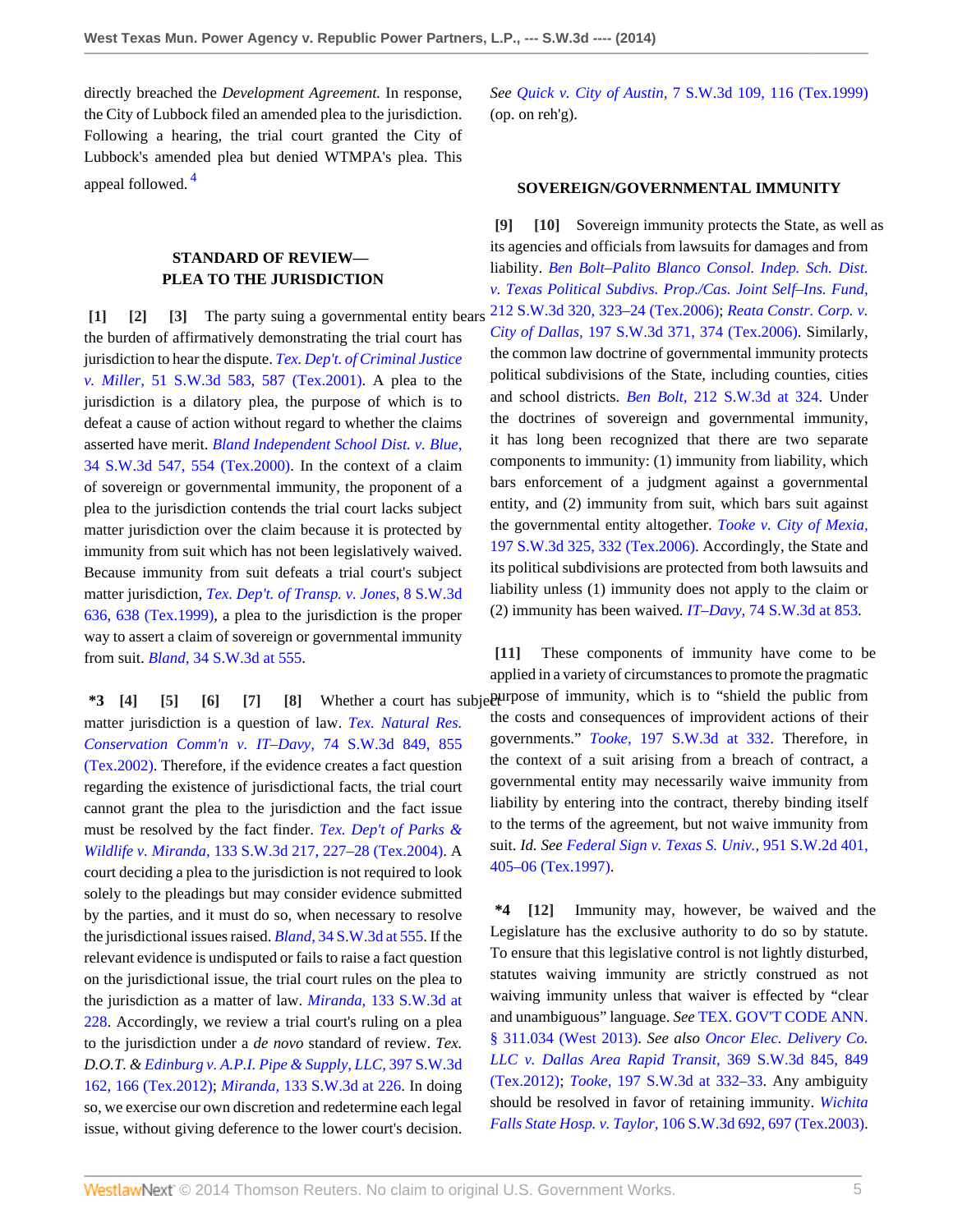In determining whether immunity has been waived, the Texas Supreme Court has consistently deferred to the Legislature, because doing so allows the Legislature to protect the complex policymaking function surrounding suits against governmental entities. *IT–Davy,* [74 S.W.3d at 853–54](http://www.westlaw.com/Link/Document/FullText?findType=Y&serNum=2002237903&pubNum=4644&originationContext=document&vr=3.0&rs=cblt1.0&transitionType=DocumentItem&contextData=(sc.Search)#co_pp_sp_4644_853). As more fully discussed below, the Texas Legislature adopted [section 271.152 of the Texas Local Government Code](http://www.westlaw.com/Link/Document/FullText?findType=L&pubNum=1000179&cite=TXLGS271.152&originatingDoc=I36bb01d7902211e3a659df62eba144e8&refType=LQ&originationContext=document&vr=3.0&rs=cblt1.0&transitionType=DocumentItem&contextData=(sc.Search)) to deal with the waiver of governmental immunity in the context of a breach of contract claim. *See* [§ 271.152.](http://www.westlaw.com/Link/Document/FullText?findType=L&pubNum=1000179&cite=TXLGS271.152&originatingDoc=I36bb01d7902211e3a659df62eba144e8&refType=LQ&originationContext=document&vr=3.0&rs=cblt1.0&transitionType=DocumentItem&contextData=(sc.Search)) [5](#page-8-1) The Supreme Court has specifically held that "legislative control over sovereign immunity allows the Legislature to respond to changing conditions and revise existing agreements if doing so would benefit the public." *Tooke,* [197 S.W.3d at 332](http://www.westlaw.com/Link/Document/FullText?findType=Y&serNum=2009471357&pubNum=4644&originationContext=document&vr=3.0&rs=cblt1.0&transitionType=DocumentItem&contextData=(sc.Search)#co_pp_sp_4644_332) (quoting *[IT–](http://www.westlaw.com/Link/Document/FullText?findType=Y&serNum=2002237903&pubNum=4644&originationContext=document&vr=3.0&rs=cblt1.0&transitionType=DocumentItem&contextData=(sc.Search)#co_pp_sp_4644_854) Davy,* [74 S.W.3d at 854\).](http://www.westlaw.com/Link/Document/FullText?findType=Y&serNum=2002237903&pubNum=4644&originationContext=document&vr=3.0&rs=cblt1.0&transitionType=DocumentItem&contextData=(sc.Search)#co_pp_sp_4644_854) With these principles in mind, we turn to the parties' arguments.

#### **ANALYSIS**

As previously stated, WTMPA contends it is entitled to the protections of governmental immunity because (1) the proprietary/governmental distinction employed in the Texas Tort Claims Act and (2) the waiver of immunity provisions of chapter 271 of the Texas Local Government Code do not operate to deny immunity from suit. We start with the undisputed premise that, as a political subdivision of the State, WTMPA is otherwise entitled to governmental immunity.

#### **Proprietary/governmental Dichotomy**

<span id="page-5-0"></span>**[\[13\]](#page-1-0)** Republic Power contends governmental immunity does not apply to the facts of this case because "the construction and operation of an electric utility" is a proprietary function for which there is no immunity. In response to this argument, WTMPA contends immunity does apply because (1) the initial performance of the *Development Agreement* was not a proprietary function; and, even if it was, (2) the proprietary/governmental dichotomy used to determine whether a governmental entity is immune from suit under the Texas Tort Claims Act does not apply to contractual disputes. Without further discussion of the merits of this issue, for the reasons stated in *Republic Power Partners, L.P. v. The City of Lubbock,* No. 07–12–00438–CV, 2014 Tex.App. LEXIS ––––, (Tex.App.-Amarillo Feb.5, 2014, no pet. h.), we find the proprietary/governmental distinction employed in the Texas Tort Claims Act does not apply to contract disputes and does not, therefore, operate to deny WTMPA the protections of governmental immunity with respect to the

<span id="page-5-3"></span>claims being asserted by Republic Power in this suit.<sup>[6](#page-8-2)</sup> Issue one is overruled.

# **Statutory Waiver of Immunity**

**\*5** Republic Power further contends governmental immunity was waived pursuant to the provisions of chapter 271 of the Texas Local Government Code; whereas WTMPA contends that it was not. On this point, we agree with the position taken by Republic Power.

<span id="page-5-2"></span><span id="page-5-1"></span>**[\[14\]](#page-1-6)** In the context of a breach-of-contract claim against a governmental entity, there is but one route to the courthouse and that route is through [section 271.152.](http://www.westlaw.com/Link/Document/FullText?findType=L&pubNum=1000179&cite=TXLGS271.152&originatingDoc=I36bb01d7902211e3a659df62eba144e8&refType=LQ&originationContext=document&vr=3.0&rs=cblt1.0&transitionType=DocumentItem&contextData=(sc.Search)) *[General Servs.](http://www.westlaw.com/Link/Document/FullText?findType=Y&serNum=2001112179&pubNum=4644&originationContext=document&vr=3.0&rs=cblt1.0&transitionType=DocumentItem&contextData=(sc.Search)#co_pp_sp_4644_597) [Comm'n v. Little–Tex Insulation Co.,](http://www.westlaw.com/Link/Document/FullText?findType=Y&serNum=2001112179&pubNum=4644&originationContext=document&vr=3.0&rs=cblt1.0&transitionType=DocumentItem&contextData=(sc.Search)#co_pp_sp_4644_597)* 39 S.W.3d 591, 597 [\(Tex.2001\).](http://www.westlaw.com/Link/Document/FullText?findType=Y&serNum=2001112179&pubNum=4644&originationContext=document&vr=3.0&rs=cblt1.0&transitionType=DocumentItem&contextData=(sc.Search)#co_pp_sp_4644_597) [Section 271.152](http://www.westlaw.com/Link/Document/FullText?findType=L&pubNum=1000179&cite=TXLGS271.152&originatingDoc=I36bb01d7902211e3a659df62eba144e8&refType=LQ&originationContext=document&vr=3.0&rs=cblt1.0&transitionType=DocumentItem&contextData=(sc.Search)) provides: [7](#page-8-3)

> <span id="page-5-4"></span>[a] local governmental entity that is authorized by statute or the constitution to enter into a contract and that enters into a contract subject to this subchapter waives sovereign immunity to suit for the purpose of adjudicating a claim for breach of contract, subject to the term and conditions of this subchapter.

[Section 271.152](http://www.westlaw.com/Link/Document/FullText?findType=L&pubNum=1000179&cite=TXLGS271.152&originatingDoc=I36bb01d7902211e3a659df62eba144e8&refType=LQ&originationContext=document&vr=3.0&rs=cblt1.0&transitionType=DocumentItem&contextData=(sc.Search)) provides a clear and unambiguous waiver of governmental immunity from suit in the context of a breach of contract claim. *[City of Dallas v. Albert,](http://www.westlaw.com/Link/Document/FullText?findType=Y&serNum=2025963404&pubNum=4644&originationContext=document&vr=3.0&rs=cblt1.0&transitionType=DocumentItem&contextData=(sc.Search)#co_pp_sp_4644_377)* 354 S.W.3d 368, 377 [\(Tex.2011\);](http://www.westlaw.com/Link/Document/FullText?findType=Y&serNum=2025963404&pubNum=4644&originationContext=document&vr=3.0&rs=cblt1.0&transitionType=DocumentItem&contextData=(sc.Search)#co_pp_sp_4644_377) *[Kirby Lake Dev., Ltd. v. Clear Lake City Water](http://www.westlaw.com/Link/Document/FullText?findType=Y&serNum=2022864928&pubNum=4644&originationContext=document&vr=3.0&rs=cblt1.0&transitionType=DocumentItem&contextData=(sc.Search)#co_pp_sp_4644_838) Auth.,* [320 S.W.3d 829, 838 \(Tex.2010\).](http://www.westlaw.com/Link/Document/FullText?findType=Y&serNum=2022864928&pubNum=4644&originationContext=document&vr=3.0&rs=cblt1.0&transitionType=DocumentItem&contextData=(sc.Search)#co_pp_sp_4644_838) By enacting [section](http://www.westlaw.com/Link/Document/FullText?findType=L&pubNum=1000179&cite=TXLGS271.152&originatingDoc=I36bb01d7902211e3a659df62eba144e8&refType=LQ&originationContext=document&vr=3.0&rs=cblt1.0&transitionType=DocumentItem&contextData=(sc.Search)) [271.152](http://www.westlaw.com/Link/Document/FullText?findType=L&pubNum=1000179&cite=TXLGS271.152&originatingDoc=I36bb01d7902211e3a659df62eba144e8&refType=LQ&originationContext=document&vr=3.0&rs=cblt1.0&transitionType=DocumentItem&contextData=(sc.Search)) in 2005, the Legislature made a conscious decision "to loosen the immunity bar so that all local governmental entities that have been given the statutory authority to enter into contracts shall not be immune from suits arising from those contracts." *Ben Bolt,* [212 S.W.3d at 327](http://www.westlaw.com/Link/Document/FullText?findType=Y&serNum=2011082299&pubNum=4644&originationContext=document&vr=3.0&rs=cblt1.0&transitionType=DocumentItem&contextData=(sc.Search)#co_pp_sp_4644_327). This legislative policy encourages private entities to enter into contracts with local governmental entities without fear of being denied access to the courts in the event of a contractual dispute.

The analysis of whether waiver of immunity applies must necessarily focus on the contractual language and relationship of the parties. *See Ben Bolt,* [212 S.W.3d at 327](http://www.westlaw.com/Link/Document/FullText?findType=Y&serNum=2011082299&pubNum=4644&originationContext=document&vr=3.0&rs=cblt1.0&transitionType=DocumentItem&contextData=(sc.Search)#co_pp_sp_4644_327) (finding the relationship between a claimant and governmental entity to be different from "the ordinary consumer/seller relationship"). For the waiver of immunity provisions to apply, three requirements must be established: (1) the party against whom the waiver is asserted must be a local governmental entity; (2)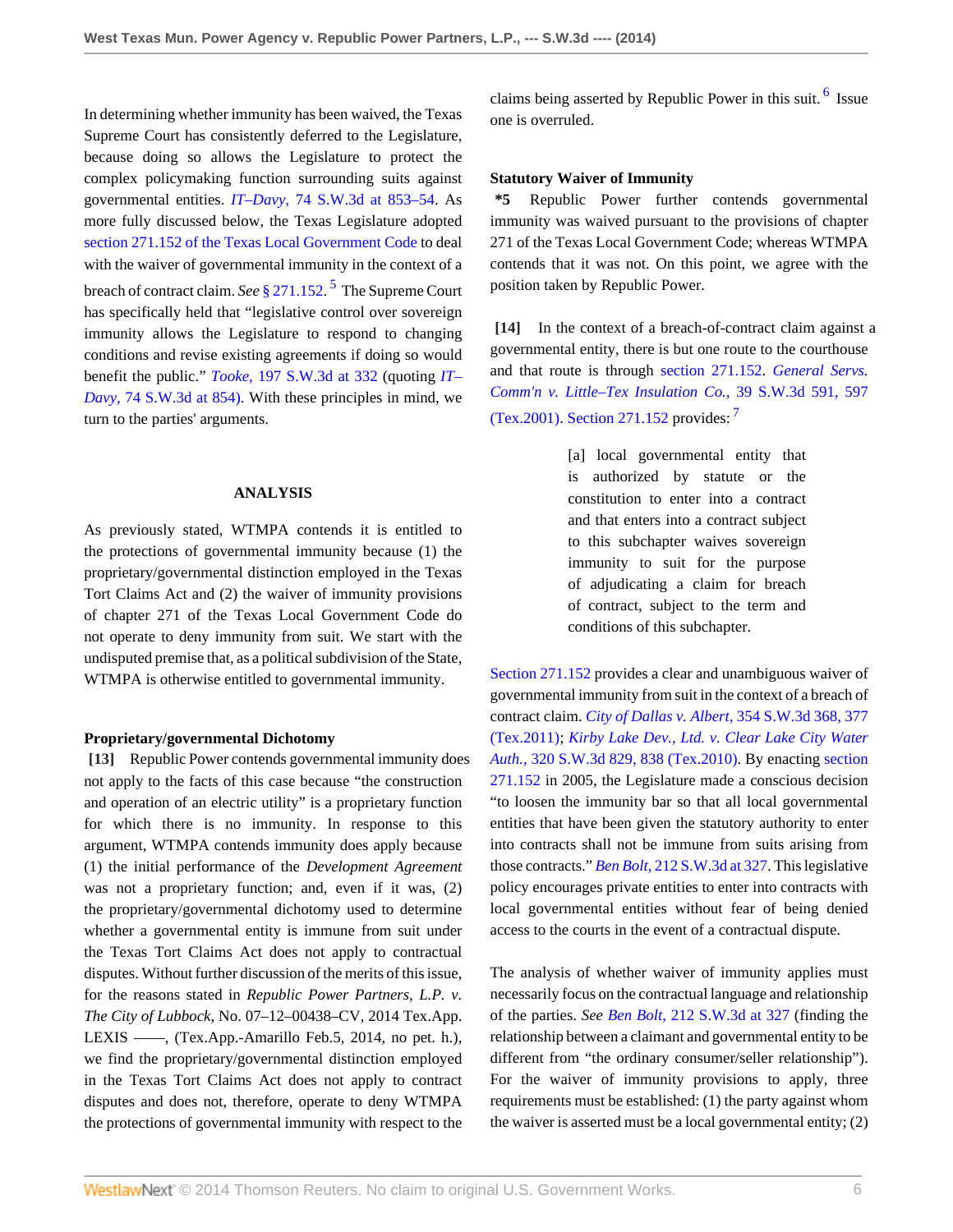the entity must be authorized by statute or the Constitution to enter into contracts; and (3) the entity must in fact have entered into a contract that is "subject to this subchapter." *[City](http://www.westlaw.com/Link/Document/FullText?findType=Y&serNum=2024815662&pubNum=4644&originationContext=document&vr=3.0&rs=cblt1.0&transitionType=DocumentItem&contextData=(sc.Search)#co_pp_sp_4644_134) of Houston v. Williams,* [353 S.W.3d 128, 134 \(Tex.2011\).](http://www.westlaw.com/Link/Document/FullText?findType=Y&serNum=2024815662&pubNum=4644&originationContext=document&vr=3.0&rs=cblt1.0&transitionType=DocumentItem&contextData=(sc.Search)#co_pp_sp_4644_134)

The first two requirements for waiver of immunity are not in dispute in this case. As stated above, WTMPA is a municipal power agency created pursuant to subchapter C of chapter 163 of the Texas Utilities Code. *See* [TEX. UTIL.CODE ANN.](http://www.westlaw.com/Link/Document/FullText?findType=L&pubNum=1015461&cite=TXUTS163.054&originatingDoc=I36bb01d7902211e3a659df62eba144e8&refType=LQ&originationContext=document&vr=3.0&rs=cblt1.0&transitionType=DocumentItem&contextData=(sc.Search))  $§ 163.054(a)$  (West 2007). As such, WTMPA is a political subdivision of this State, *id.* [at § 163.054\(c\),](http://www.westlaw.com/Link/Document/FullText?findType=L&pubNum=1015461&cite=TXUTS163.054&originatingDoc=I36bb01d7902211e3a659df62eba144e8&refType=LQ&originationContext=document&vr=3.0&rs=cblt1.0&transitionType=DocumentItem&contextData=(sc.Search)) and a local governmental entity, [TEX. LOCAL GOV'T CODE ANN. §](http://www.westlaw.com/Link/Document/FullText?findType=L&pubNum=1000179&cite=TXLGS271.151&originatingDoc=I36bb01d7902211e3a659df62eba144e8&refType=LQ&originationContext=document&vr=3.0&rs=cblt1.0&transitionType=DocumentItem&contextData=(sc.Search)) [271.151\(3\)](http://www.westlaw.com/Link/Document/FullText?findType=L&pubNum=1000179&cite=TXLGS271.151&originatingDoc=I36bb01d7902211e3a659df62eba144e8&refType=LQ&originationContext=document&vr=3.0&rs=cblt1.0&transitionType=DocumentItem&contextData=(sc.Search)) (West 2005), authorized by statute to enter into contracts. *See* [TEX. UTIL.CODE ANN. § 163.060 \(West](http://www.westlaw.com/Link/Document/FullText?findType=L&pubNum=1015461&cite=TXUTS163.060&originatingDoc=I36bb01d7902211e3a659df62eba144e8&refType=LQ&originationContext=document&vr=3.0&rs=cblt1.0&transitionType=DocumentItem&contextData=(sc.Search)) [2007\)](http://www.westlaw.com/Link/Document/FullText?findType=L&pubNum=1015461&cite=TXUTS163.060&originatingDoc=I36bb01d7902211e3a659df62eba144e8&refType=LQ&originationContext=document&vr=3.0&rs=cblt1.0&transitionType=DocumentItem&contextData=(sc.Search)). It is the third requirement, to-wit: whether a contract "subject to this subchapter" exists, that is at the heart of WTMPA's contention that waiver does not apply to the facts of this case and therefore, the trial court erred in denying its plea to the jurisdiction.

### **Contract Subject to Subchapter I**

<span id="page-6-0"></span>**\*6 [\[15\]](#page-1-7)** A "contract subject to [subchapter I]" is defined as "a written contract stating the essential terms of the agreement for providing goods or services to the local governmental entity...." *See* [§ 271.151\(2\)](http://www.westlaw.com/Link/Document/FullText?findType=L&pubNum=1000179&cite=TXLGS271.151&originatingDoc=I36bb01d7902211e3a659df62eba144e8&refType=LQ&originationContext=document&vr=3.0&rs=cblt1.0&transitionType=DocumentItem&contextData=(sc.Search)). *See also Albert,* [354 S.W.3d at](http://www.westlaw.com/Link/Document/FullText?findType=Y&serNum=2025963404&pubNum=4644&originationContext=document&vr=3.0&rs=cblt1.0&transitionType=DocumentItem&contextData=(sc.Search)#co_pp_sp_4644_377) [377](http://www.westlaw.com/Link/Document/FullText?findType=Y&serNum=2025963404&pubNum=4644&originationContext=document&vr=3.0&rs=cblt1.0&transitionType=DocumentItem&contextData=(sc.Search)#co_pp_sp_4644_377). Accordingly, five elements must be met to determine if the contract is "subject to this subchapter." It must be (1) in writing, (2) state the essential terms, (3) provide for goods or services, (4) to the local governmental entity, and (5) be executed on behalf of the local governmental entity. *See Williams,* [353 S.W.3d at 135](http://www.westlaw.com/Link/Document/FullText?findType=Y&serNum=2024815662&pubNum=4644&originationContext=document&vr=3.0&rs=cblt1.0&transitionType=DocumentItem&contextData=(sc.Search)#co_pp_sp_4644_135). It is WTMPA's specific contention that the contract in dispute does not provide for "goods or services" to a local governmental entity.

<span id="page-6-1"></span>**[\[16\]](#page-2-0)** WTMPA's argument is two-fold. WTMPA first contends the *Development Agreement* does not provide goods or services to a local government entity because all rights, duties and obligations arising from the agreement were to be assigned to High Plains. Secondly, WTMPA contends that no goods or services were actually provided to it during the "development period" of the contract.

## **Assignment Argument**

WTMPA contends the *Development Agreement* is not an agreement to provide goods or services to it because "all rights and obligations" under the agreement were assigned to High Plains. This argument fails for at least two reasons.

<span id="page-6-2"></span>**[\[17\]](#page-2-1)** First, waiver of immunity is triggered by the mere act of entering into a contract for goods or services. *See* [§ 271.152.](http://www.westlaw.com/Link/Document/FullText?findType=L&pubNum=1000179&cite=TXLGS271.152&originatingDoc=I36bb01d7902211e3a659df62eba144e8&refType=LQ&originationContext=document&vr=3.0&rs=cblt1.0&transitionType=DocumentItem&contextData=(sc.Search)) While an assignment may bear on questions of ultimate liability, once waived, the assignment of any of the rights, privileges, duties or obligations arising under the agreement does not revive that which had already been waived.

Secondly, WTMPA contends immunity was not waived because it is not liable under the contract by reason of the assignment. This argument simply begs the question. Issues concerning the merits of the claim are distinct from issues concerning the subject matter jurisdiction of the trial court. *See Miranda,* [133 S.W.3d at 226](http://www.westlaw.com/Link/Document/FullText?findType=Y&serNum=2004293997&pubNum=4644&originationContext=document&vr=3.0&rs=cblt1.0&transitionType=DocumentItem&contextData=(sc.Search)#co_pp_sp_4644_226). Accordingly, the assignment of the *Development Agreement* to High Plains is irrelevant to the issue of waiver.

### **Goods or Services Argument**

WTMPA next contends the *Development Agreement* is not a contract for goods or services because "no goods or services of any kind were to be provided to WTMPA under the express terms of the [agreement]." To analyze this argument we must focus on the nature and purpose of the agreement.

<span id="page-6-3"></span>WTMPA exists for the purpose of providing a reliable and adequate source of electric energy to its member cities and to generate revenues for those cities. Currently, WTMPA purchases electric energy from SPS and resells that power to its member cities. Because that source of electric energy is scheduled to terminate in 2019, WTMPA entered into the *Development Agreement* with Republic Power for the purpose of ensuring that facilities capable of generating and transmitting its electric energy needs would be constructed and operational before that date. <sup>[8](#page-8-4)</sup> Because developing and constructing electric energy generation and transmission facilities can take years, the *Development Agreement* contemplated a development period during which the parties would "evaluat[e] new sources for power generation and transmission, rais[e] capital and acquir[e] feasibility studies for the design, development, engineering, financing, legal, regulatory, construction and operations of any project."

**\*7** The *Development Agreement* specifically contemplates that Republic Power would identify and evaluate potential sources of electric energy generation and transmission and that it would be responsible for managing the development process. Specifically, Republic Power agreed to obtain necessary feasibility studies for the design, development, engineering, regulation, construction, and operation of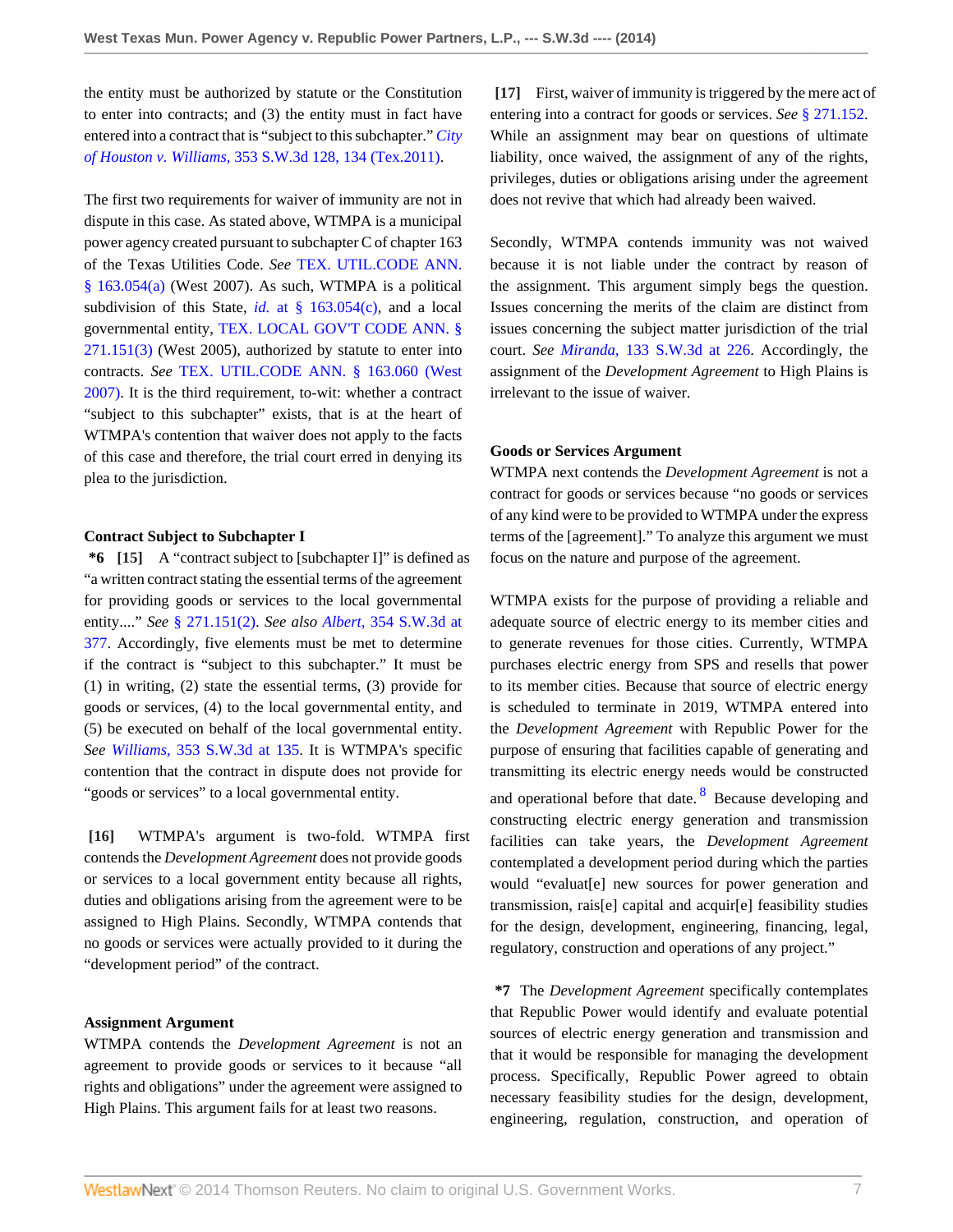any electric energy generating facility. Additionally, the agreement charged Republic Power with the responsibility of securing adequate private investment capital to complete the feasibility studies and implement the findings and recommendations of those studies. In an effort to comply with those responsibilities, Republic Power pursued completion of both feasibility studies and financing options by engaging the services of consultants, engineers, financial advisors, attorneys and accountants. For almost three years, Republic Power worked with WTMPA in the performance of the *Development Agreement* for the ultimate purpose of providing WTMPA and its member cities with a reliable source of electric energy.

<span id="page-7-5"></span><span id="page-7-0"></span>**[\[18\]](#page-2-2)** While chapter 271 of the Texas Local Government Code does not specifically define "goods or services" that term is a sufficiently broad enough term to encompass a wide array of activities. [9](#page-8-5) *[Kirby Lake Dev., Ltd.,](http://www.westlaw.com/Link/Document/FullText?findType=Y&serNum=2022864928&pubNum=4644&originationContext=document&vr=3.0&rs=cblt1.0&transitionType=DocumentItem&contextData=(sc.Search)#co_pp_sp_4644_839)* 320 S.W.3d at [839](http://www.westlaw.com/Link/Document/FullText?findType=Y&serNum=2022864928&pubNum=4644&originationContext=document&vr=3.0&rs=cblt1.0&transitionType=DocumentItem&contextData=(sc.Search)#co_pp_sp_4644_839). It includes generally any act performed for the benefit of another under some arrangement or agreement whereby such act was to have been performed. *Id.* (quoting *[Creameries of](http://www.westlaw.com/Link/Document/FullText?findType=Y&serNum=1940104004&pubNum=661&originationContext=document&vr=3.0&rs=cblt1.0&transitionType=DocumentItem&contextData=(sc.Search)#co_pp_sp_661_304) Am. v. Indus. Comm'n,* [98 Utah 571, 102 P.2d 300, 304 \(Utah](http://www.westlaw.com/Link/Document/FullText?findType=Y&serNum=1940104004&pubNum=661&originationContext=document&vr=3.0&rs=cblt1.0&transitionType=DocumentItem&contextData=(sc.Search)#co_pp_sp_661_304) [1940\)](http://www.westlaw.com/Link/Document/FullText?findType=Y&serNum=1940104004&pubNum=661&originationContext=document&vr=3.0&rs=cblt1.0&transitionType=DocumentItem&contextData=(sc.Search)#co_pp_sp_661_304)). *But see [Berkman v. City of Keene,](http://www.westlaw.com/Link/Document/FullText?findType=Y&serNum=2020306540&pubNum=4644&originationContext=document&vr=3.0&rs=cblt1.0&transitionType=DocumentItem&contextData=(sc.Search)#co_pp_sp_4644_527)* 311 S.W.3d 523, [527 \(Tex.App.-Waco 2009, pet. denied\)](http://www.westlaw.com/Link/Document/FullText?findType=Y&serNum=2020306540&pubNum=4644&originationContext=document&vr=3.0&rs=cblt1.0&transitionType=DocumentItem&contextData=(sc.Search)#co_pp_sp_4644_527) (holding the statute does not apply to contracts in which the benefit that the local government entity would receive is an indirect, attenuated one).

The *Development Agreement* clearly contemplated the performance of acts leading to the development and implementation of a plan ultimately resulting in the construction and operation of a power generating facility, which would then provide electricity to WTMPA and its member cities. It matters not that the dispute arose during the development stage of this agreement when the objective of the agreement was to plan for the ultimate acquisition of a good or service. Parsing a long-term high technology procurement <span id="page-7-6"></span>contract,  $\frac{10}{10}$  $\frac{10}{10}$  $\frac{10}{10}$  such as the research and development of an electric energy production and delivery system, into "phases" where the ultimate goal is to provide something as complex as a public utility does not serve the legislative purposes of [section 271.152](http://www.westlaw.com/Link/Document/FullText?findType=L&pubNum=1000179&cite=TXLGS271.152&originatingDoc=I36bb01d7902211e3a659df62eba144e8&refType=LQ&originationContext=document&vr=3.0&rs=cblt1.0&transitionType=DocumentItem&contextData=(sc.Search)).

<span id="page-7-1"></span>**[\[19\]](#page-2-3)** Furthermore, the goods or services provided to the governmental entity need not be the primary purpose of the contract, *[Kirby Lake Dev., Ltd.,](http://www.westlaw.com/Link/Document/FullText?findType=Y&serNum=2022864928&pubNum=4644&originationContext=document&vr=3.0&rs=cblt1.0&transitionType=DocumentItem&contextData=(sc.Search)#co_pp_sp_4644_839)* 320 S.W.3d at 839, or even form the basis of the dispute. *[Ben Bolt,](http://www.westlaw.com/Link/Document/FullText?findType=Y&serNum=2011082299&pubNum=4644&originationContext=document&vr=3.0&rs=cblt1.0&transitionType=DocumentItem&contextData=(sc.Search)#co_pp_sp_4644_327)* 212 [S.W.3d at 327](http://www.westlaw.com/Link/Document/FullText?findType=Y&serNum=2011082299&pubNum=4644&originationContext=document&vr=3.0&rs=cblt1.0&transitionType=DocumentItem&contextData=(sc.Search)#co_pp_sp_4644_327). In *Ben Bolt,* the Supreme Court liberally construed a government-pooled insurance policy (the Fund) as encompassing "services" rendered by its members based on the fact the Fund's members elected a governing board and a board subcommittee resolved claims disputes. *Id.* at 327. This function, the Court determined was a provision of services from the Fund's members to the Fund. *Id.* In this case, WTMPA sought and received planning and development services—services essential to ultimate acquisition of electric energy and services which were clearly intended to benefit WTMPA and its member cities. Therefore, we find the *Development Agreement* provides for the delivery of goods or services to a local governmental entity and we conclude [section 271.152](http://www.westlaw.com/Link/Document/FullText?findType=L&pubNum=1000179&cite=TXLGS271.152&originatingDoc=I36bb01d7902211e3a659df62eba144e8&refType=LQ&originationContext=document&vr=3.0&rs=cblt1.0&transitionType=DocumentItem&contextData=(sc.Search)) waives immunity from suit for the purpose of adjudicating Republic Power's breach of contract claims. Issue two is overruled. Accordingly, we hold the trial court did not err in denying WTMPA's plea to the jurisdiction as to those claims.

#### **CONCLUSION**

**\*8** We affirm the trial court's order denying WTMPA's plea to the jurisdiction on Republic Power's claims for breach of contract.

#### Footnotes

- <span id="page-7-2"></span>[1](#page-3-0) Two members from each city sit on the board of WTMPA. A "majority-in-interest" required for voting on important issues is determined by the number of kilowatt hours purchased by each member city each year. This formula gave Lubbock a 92.8% "majorityin-interest" vote.
- <span id="page-7-3"></span>[2](#page-3-1) Municipal power agencies are expressly authorized to contract with private persons. *See* [TEX. UTIL.CODE ANN. § 163.060\(b\)\(2\)](http://www.westlaw.com/Link/Document/FullText?findType=L&pubNum=1015461&cite=TXUTS163.060&originatingDoc=I36bb01d7902211e3a659df62eba144e8&refType=LQ&originationContext=document&vr=3.0&rs=cblt1.0&transitionType=DocumentItem&contextData=(sc.Search)) [\(C\)](http://www.westlaw.com/Link/Document/FullText?findType=L&pubNum=1015461&cite=TXUTS163.060&originatingDoc=I36bb01d7902211e3a659df62eba144e8&refType=LQ&originationContext=document&vr=3.0&rs=cblt1.0&transitionType=DocumentItem&contextData=(sc.Search)) (West 2007).
- <span id="page-7-4"></span>[3](#page-3-2) Section 2.4 of the *Development Agreement* expressly provides that Republic Power be responsible for, and have authority to take, all actions it deems necessary to perform the agreement, including:
	- (a) Retaining engineers, attorneys, accountants, financial advisors and other professionals....
	- (b) Identifying potential Sites and negotiating for the acquisition of such Sites.
	- (c) Commissioning and preparing site surveys....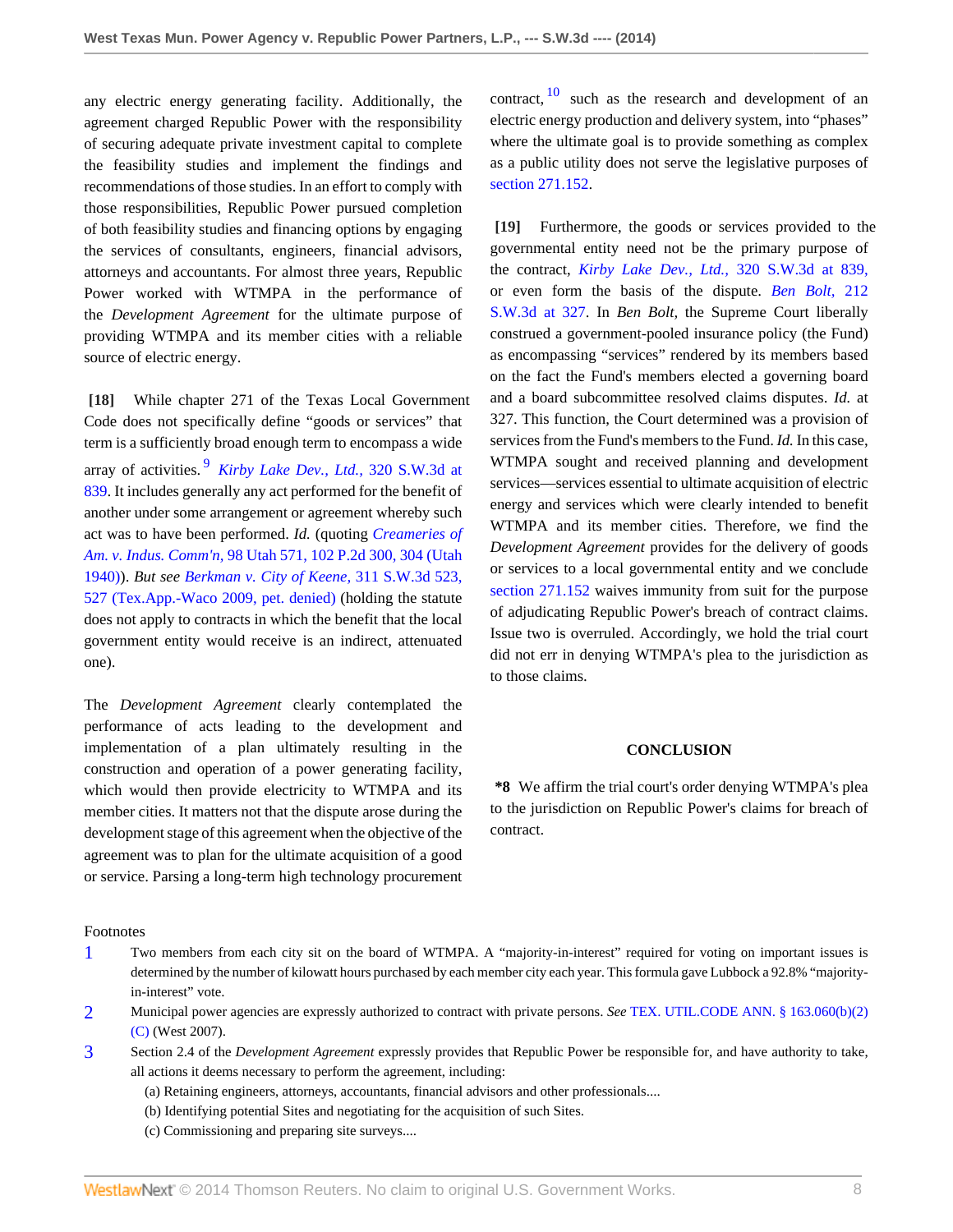- (d) Selecting technology for the Project and negotiating for the acquisition or license of such technology.
- (e) Designing or supervising the design of the Project....
- (f) Applying for such Governmental Approvals as may be required for the Project.
- (g) Preparing such bid documents as may be required....
- (h) Negotiating contracts for the procurement of renewable and thermal energy to be utilized by the Project.
- (i) Negotiating the acquisition of (or options to acquire) easements and rights of way....
- (j) Negotiating contracts for Utilities.
- (k) Negotiating contracts for the sale or other disposition of energy, capacity and End Products.

(l) Developing a plan of financing, preparing financing documents, preparing offering documents and doing all related work necessary to achieve an Initial Closing.

- (m) Developing a Market Standard package of insurance for the Project.
- (n) Selecting Trustee candidates and negotiating one or more Trust Indentures under which the Bonds will be issued.
- (o) Selecting investment bankers, underwriter counsel and bond counsel to perform activities related to the Project.
- (p) Negotiating and preparing drafts of any Project Owner Contracts, including agreements pertaining to the purchase or sale of any goods, services, fuel, electricity or other elements incident to the operation of the Project.
- <span id="page-8-0"></span>[4](#page-4-12) In a related appeal decided this same date, Republic Power challenged the trial court's order granting the City of Lubbock's plea to the jurisdiction. *See Republic Power Partners, L.P. v. The City of Lubbock*, No. 07–12–00438–CV, 2014 Tex.App. LEXIS -(Tex.App.-Amarillo Feb.5, 2014, no pet. h.). In that opinion, we held the trial court did not err when it granted the City of Lubbock's plea to the jurisdiction because (1) the proprietary/governmental dichotomy did not apply to contract disputes, and (2) the waiver of immunity provisions of [section 271.152 of the Texas Local Government Code](http://www.westlaw.com/Link/Document/FullText?findType=L&pubNum=1000179&cite=TXLGS271.152&originatingDoc=I36bb01d7902211e3a659df62eba144e8&refType=LQ&originationContext=document&vr=3.0&rs=cblt1.0&transitionType=DocumentItem&contextData=(sc.Search)) do not apply so as to waive the City of Lubbock's immunity claims.
- <span id="page-8-1"></span>[5](#page-5-2) Unless otherwise indicated, this and all future references to sections refer to the Texas Local Government Code.
- <span id="page-8-2"></span>[6](#page-5-3) We are aware of the Austin Court of Appeals's decision in *[City of Georgetown v. Lower Colorado River Authority,](http://www.westlaw.com/Link/Document/FullText?findType=Y&serNum=2031357035&pubNum=4644&originationContext=document&vr=3.0&rs=cblt1.0&transitionType=DocumentItem&contextData=(sc.Search))* 413 S.W.3d 803 [\(Tex.App.-Austin 2013, pet. filed Dec. 30, 2013\)](http://www.westlaw.com/Link/Document/FullText?findType=Y&serNum=2031357035&pubNum=4644&originationContext=document&vr=3.0&rs=cblt1.0&transitionType=DocumentItem&contextData=(sc.Search)). Because that opinion was issued before the Supreme Court denied petition in *[City of](http://www.westlaw.com/Link/Document/FullText?findType=Y&serNum=2028320728&pubNum=4644&originationContext=document&vr=3.0&rs=cblt1.0&transitionType=DocumentItem&contextData=(sc.Search)) [San Antonio ex. rel. City Public Service Board v. Wheelabrator Air Pollution Control, Inc.,](http://www.westlaw.com/Link/Document/FullText?findType=Y&serNum=2028320728&pubNum=4644&originationContext=document&vr=3.0&rs=cblt1.0&transitionType=DocumentItem&contextData=(sc.Search))* 381 S.W.3d 597 (Tex.App.-San Antonio [2012, pet. denied\)](http://www.westlaw.com/Link/Document/FullText?findType=Y&serNum=2028320728&pubNum=4644&originationContext=document&vr=3.0&rs=cblt1.0&transitionType=DocumentItem&contextData=(sc.Search)), and for the reasons stated in *Republic Power Partners, L.P. v. City of Lubbock,* No. 07–12–00438–CV, 2014 Tex.App. LEXIS ——, (Tex.App.-Amarillo Feb.5, 2014, no pet. h.), we respectfully reject the reasoning expressed in that opinion.
- <span id="page-8-3"></span>[7](#page-5-4) The subchapter referenced in [§ 271.152](http://www.westlaw.com/Link/Document/FullText?findType=L&pubNum=1000179&cite=TXLGS271.152&originatingDoc=I36bb01d7902211e3a659df62eba144e8&refType=LQ&originationContext=document&vr=3.0&rs=cblt1.0&transitionType=DocumentItem&contextData=(sc.Search)) is subchapter I of Chapter 271, entitled "ADJUDICATION OF CLAIMS ARISING UNDER WRITTEN CONTRACTS WITH LOCAL GOVERNMENTAL ENTITIES." [TEX. LOCAL GOV'T CODE ANN. §§](http://www.westlaw.com/Link/Document/FullText?findType=L&pubNum=1000179&cite=TXLGS271.151&originatingDoc=I36bb01d7902211e3a659df62eba144e8&refType=LQ&originationContext=document&vr=3.0&rs=cblt1.0&transitionType=DocumentItem&contextData=(sc.Search)) [271.151](http://www.westlaw.com/Link/Document/FullText?findType=L&pubNum=1000179&cite=TXLGS271.151&originatingDoc=I36bb01d7902211e3a659df62eba144e8&refType=LQ&originationContext=document&vr=3.0&rs=cblt1.0&transitionType=DocumentItem&contextData=(sc.Search))[—271.160 \(West 2005\)](http://www.westlaw.com/Link/Document/FullText?findType=L&pubNum=1000179&cite=TXLGS271.160&originatingDoc=I36bb01d7902211e3a659df62eba144e8&refType=LQ&originationContext=document&vr=3.0&rs=cblt1.0&transitionType=DocumentItem&contextData=(sc.Search)).
- <span id="page-8-4"></span>[8](#page-6-3) The opening paragraphs of the *Development Agreement* specifically provide that it is made and entered into by and between West Texas Municipal Power Agency and Republic Power Partners, L.P. for the purpose of providing "a number of diverse, ongoing opportunities to maximize the economic benefits for public and private entities within the Project Area [to be] derived from renewable as well as traditional energy resources."
- <span id="page-8-5"></span>[9](#page-7-5) "Goods" have been defined in other statutes as follows: (1) "tangible personal property," [TEX. FIN.CODE ANN. §§ 345.002\(a\)](http://www.westlaw.com/Link/Document/FullText?findType=L&pubNum=1015460&cite=TXFIS345.002&originatingDoc=I36bb01d7902211e3a659df62eba144e8&refType=LQ&originationContext=document&vr=3.0&rs=cblt1.0&transitionType=DocumentItem&contextData=(sc.Search)) and [371.003 \(West 2006\);](http://www.westlaw.com/Link/Document/FullText?findType=L&pubNum=1015460&cite=TXFIS371.003&originatingDoc=I36bb01d7902211e3a659df62eba144e8&refType=LQ&originationContext=document&vr=3.0&rs=cblt1.0&transitionType=DocumentItem&contextData=(sc.Search)) (2) "real or tangible personal property," [TEX. TAX CODE ANN. § 171.1012](http://www.westlaw.com/Link/Document/FullText?findType=L&pubNum=1000185&cite=TXTXS171.1012&originatingDoc=I36bb01d7902211e3a659df62eba144e8&refType=LQ&originationContext=document&vr=3.0&rs=cblt1.0&transitionType=DocumentItem&contextData=(sc.Search)) (West Supp.2013); (3) "minerals or the like (including oil and gas) or a structure or its materials to be removed from realty," [TEX. BUS. & COM.CODE ANN. §](http://www.westlaw.com/Link/Document/FullText?findType=L&pubNum=1000168&cite=TXBCS2.107&originatingDoc=I36bb01d7902211e3a659df62eba144e8&refType=LQ&originationContext=document&vr=3.0&rs=cblt1.0&transitionType=DocumentItem&contextData=(sc.Search)) [2.107 \(West 2009\);](http://www.westlaw.com/Link/Document/FullText?findType=L&pubNum=1000168&cite=TXBCS2.107&originatingDoc=I36bb01d7902211e3a659df62eba144e8&refType=LQ&originationContext=document&vr=3.0&rs=cblt1.0&transitionType=DocumentItem&contextData=(sc.Search)) (4) "property, tangible or intangible, real, personal, or mixed, and any article, commodity, or other thing of value, including insurance," *id.* at § 15.03(2); (5) "tangible chattels or real property purchased or leased for use," *id.* at § 17.45(1); (6) "supplies, materials, or equipment," [TEX. GOV'T CODE ANN. § 2155.001\(1\)](http://www.westlaw.com/Link/Document/FullText?findType=L&pubNum=1000176&cite=TXGTS2155.001&originatingDoc=I36bb01d7902211e3a659df62eba144e8&refType=LQ&originationContext=document&vr=3.0&rs=cblt1.0&transitionType=DocumentItem&contextData=(sc.Search)) (West 2008). Likewise, "services" has been defined in other statutes as follows: (1) "work, labor, or service purchased or leased for use, including services furnished in connection with the sale or repair of goods," [TEX. BUS. & COM.CODE ANN. § 17.45\(2\)](http://www.westlaw.com/Link/Document/FullText?findType=L&pubNum=1000168&cite=TXBCS17.45&originatingDoc=I36bb01d7902211e3a659df62eba144e8&refType=LQ&originationContext=document&vr=3.0&rs=cblt1.0&transitionType=DocumentItem&contextData=(sc.Search)) (West 2011); and (2) "any act performed, anything supplied, and any facilities used or supplied by a public utility in the performance of the utility's duties...." [TEX. UTIL.CODE ANN. § 11.003\(19\)](http://www.westlaw.com/Link/Document/FullText?findType=L&pubNum=1015461&cite=TXUTS11.003&originatingDoc=I36bb01d7902211e3a659df62eba144e8&refType=LQ&originationContext=document&vr=3.0&rs=cblt1.0&transitionType=DocumentItem&contextData=(sc.Search)) (West 2007); (3) "services primarily intended to guide governmental policy to ensure the orderly and coordinated development of the state or of municipal, county, metropolitan, or regional land areas," [TEX. LOCAL GOV'T CODE ANN. § 252.001\(5\)](http://www.westlaw.com/Link/Document/FullText?findType=L&pubNum=1000179&cite=TXLGS252.001&originatingDoc=I36bb01d7902211e3a659df62eba144e8&refType=LQ&originationContext=document&vr=3.0&rs=cblt1.0&transitionType=DocumentItem&contextData=(sc.Search)) (West 2005); (4) "services within the scope of the practice ... of ... professional engineering," [TEX. GOV'T CODE ANN. § 2254.002\(a\)\(vii\)](http://www.westlaw.com/Link/Document/FullText?findType=L&pubNum=1000176&cite=TXGTS2254.002&originatingDoc=I36bb01d7902211e3a659df62eba144e8&refType=LQ&originationContext=document&vr=3.0&rs=cblt1.0&transitionType=DocumentItem&contextData=(sc.Search)) (West 2008); (5) "skilled or unskilled labor or professional services, as defined by [Section 2254.002, Government Code,](http://www.westlaw.com/Link/Document/FullText?findType=L&pubNum=1000176&cite=TXGTS2254.002&originatingDoc=I36bb01d7902211e3a659df62eba144e8&refType=LQ&originationContext=document&vr=3.0&rs=cblt1.0&transitionType=DocumentItem&contextData=(sc.Search))" [TEX. LOCAL](http://www.westlaw.com/Link/Document/FullText?findType=L&pubNum=1000179&cite=TXLGS176.001&originatingDoc=I36bb01d7902211e3a659df62eba144e8&refType=LQ&originationContext=document&vr=3.0&rs=cblt1.0&transitionType=DocumentItem&contextData=(sc.Search)) [GOV'T CODE ANN. § 176.001\(6\)](http://www.westlaw.com/Link/Document/FullText?findType=L&pubNum=1000179&cite=TXLGS176.001&originatingDoc=I36bb01d7902211e3a659df62eba144e8&refType=LQ&originationContext=document&vr=3.0&rs=cblt1.0&transitionType=DocumentItem&contextData=(sc.Search)) (West 2008).
- <span id="page-8-6"></span>[10](#page-7-6) " 'High technology procurement' means the procurement of equipment, goods or services of a highly technical nature, including: ... (C) electronic distributed control systems, including building energy management systems...." [TEX. LOCAL GOV'T CODE ANN.](http://www.westlaw.com/Link/Document/FullText?findType=L&pubNum=1000179&cite=TXLGS252.001&originatingDoc=I36bb01d7902211e3a659df62eba144e8&refType=LQ&originationContext=document&vr=3.0&rs=cblt1.0&transitionType=DocumentItem&contextData=(sc.Search)) [§ 252.001\(4\)](http://www.westlaw.com/Link/Document/FullText?findType=L&pubNum=1000179&cite=TXLGS252.001&originatingDoc=I36bb01d7902211e3a659df62eba144e8&refType=LQ&originationContext=document&vr=3.0&rs=cblt1.0&transitionType=DocumentItem&contextData=(sc.Search)) (West 2005).